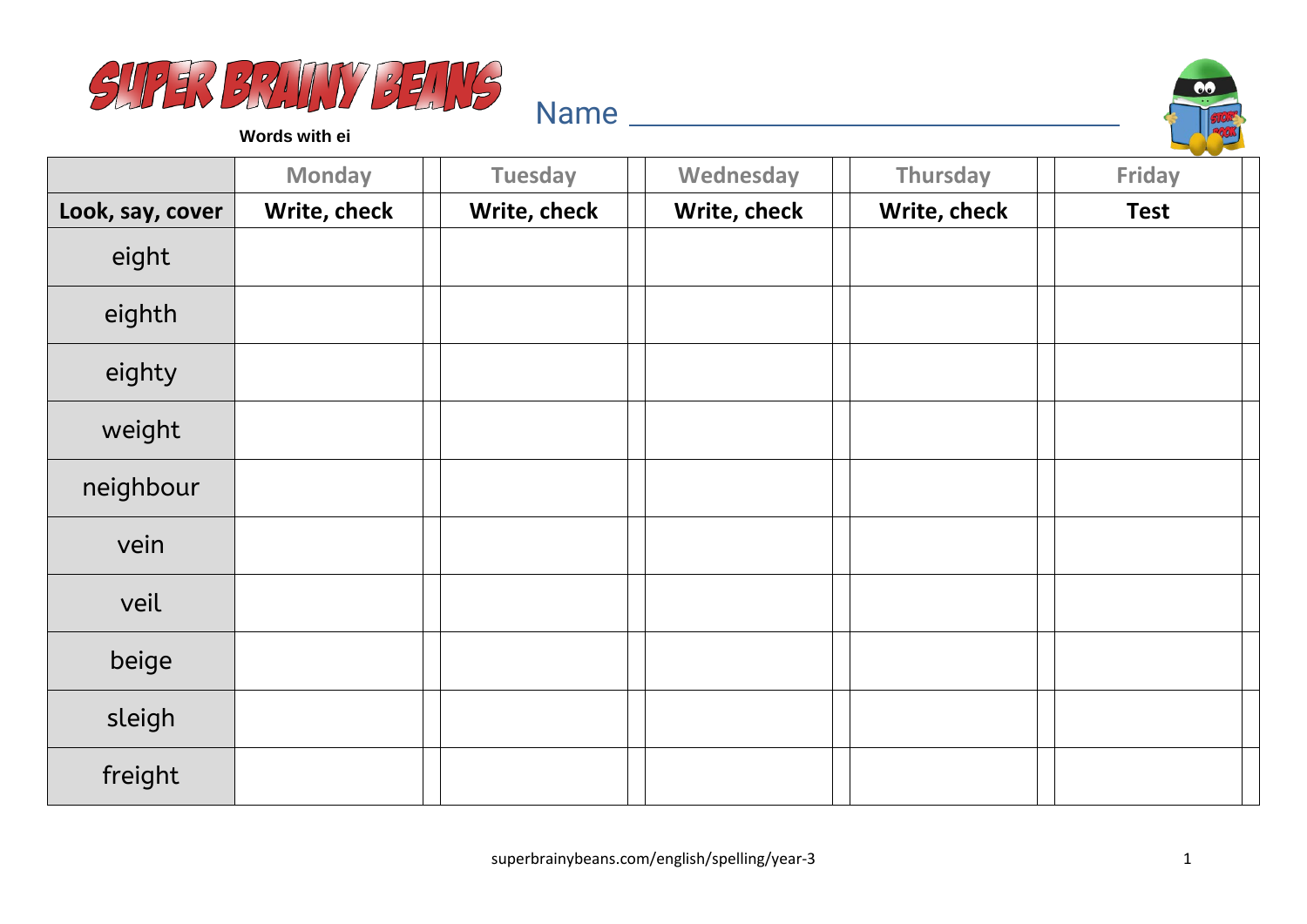



**Words with ai**

|                  | <b>Monday</b> | <b>Tuesday</b> | Wednesday    | Thursday     | $\sim$<br>Friday |
|------------------|---------------|----------------|--------------|--------------|------------------|
| Look, say, cover | Write, check  | Write, check   | Write, check | Write, check | <b>Test</b>      |
| brain            |               |                |              |              |                  |
| faint            |               |                |              |              |                  |
| waist            |               |                |              |              |                  |
| claim            |               |                |              |              |                  |
| praise           |               |                |              |              |                  |
| complaint        |               |                |              |              |                  |
| afraid           |               |                |              |              |                  |
| straight         |               |                |              |              |                  |
| campaign         |               |                |              |              |                  |
| contain          |               |                |              |              |                  |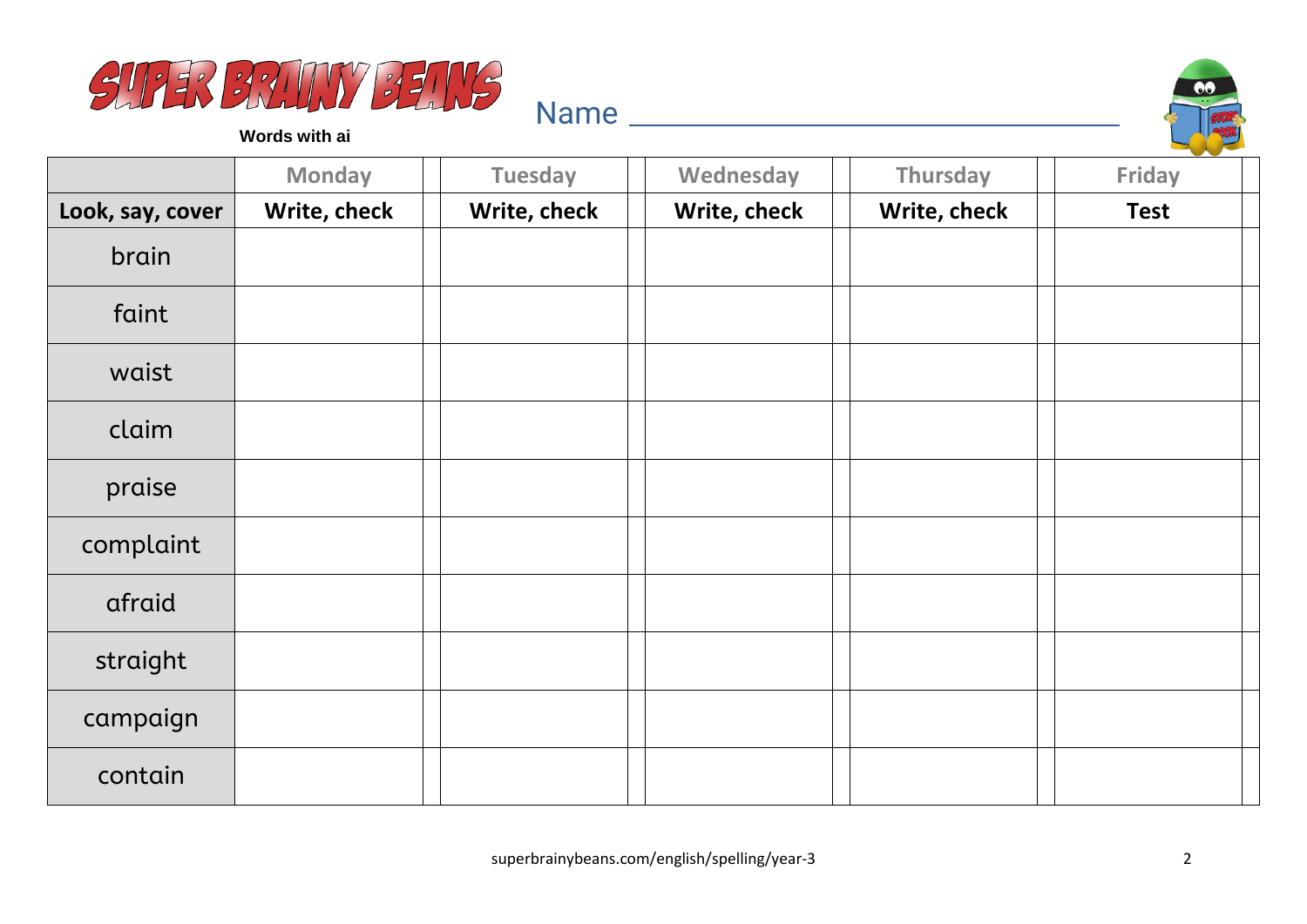



**Words with ear**

|                  | <b>Monday</b> | <b>Tuesday</b> | Wednesday    | Thursday     | <b>Friday</b> |
|------------------|---------------|----------------|--------------|--------------|---------------|
| Look, say, cover | Write, check  | Write, check   | Write, check | Write, check | <b>Test</b>   |
| earth            |               |                |              |              |               |
| early            |               |                |              |              |               |
| learn            |               |                |              |              |               |
| heard            |               |                |              |              |               |
| earn             |               |                |              |              |               |
| pearl            |               |                |              |              |               |
| search           |               |                |              |              |               |
| unearth          |               |                |              |              |               |
| earl             |               |                |              |              |               |
| rehearse         |               |                |              |              |               |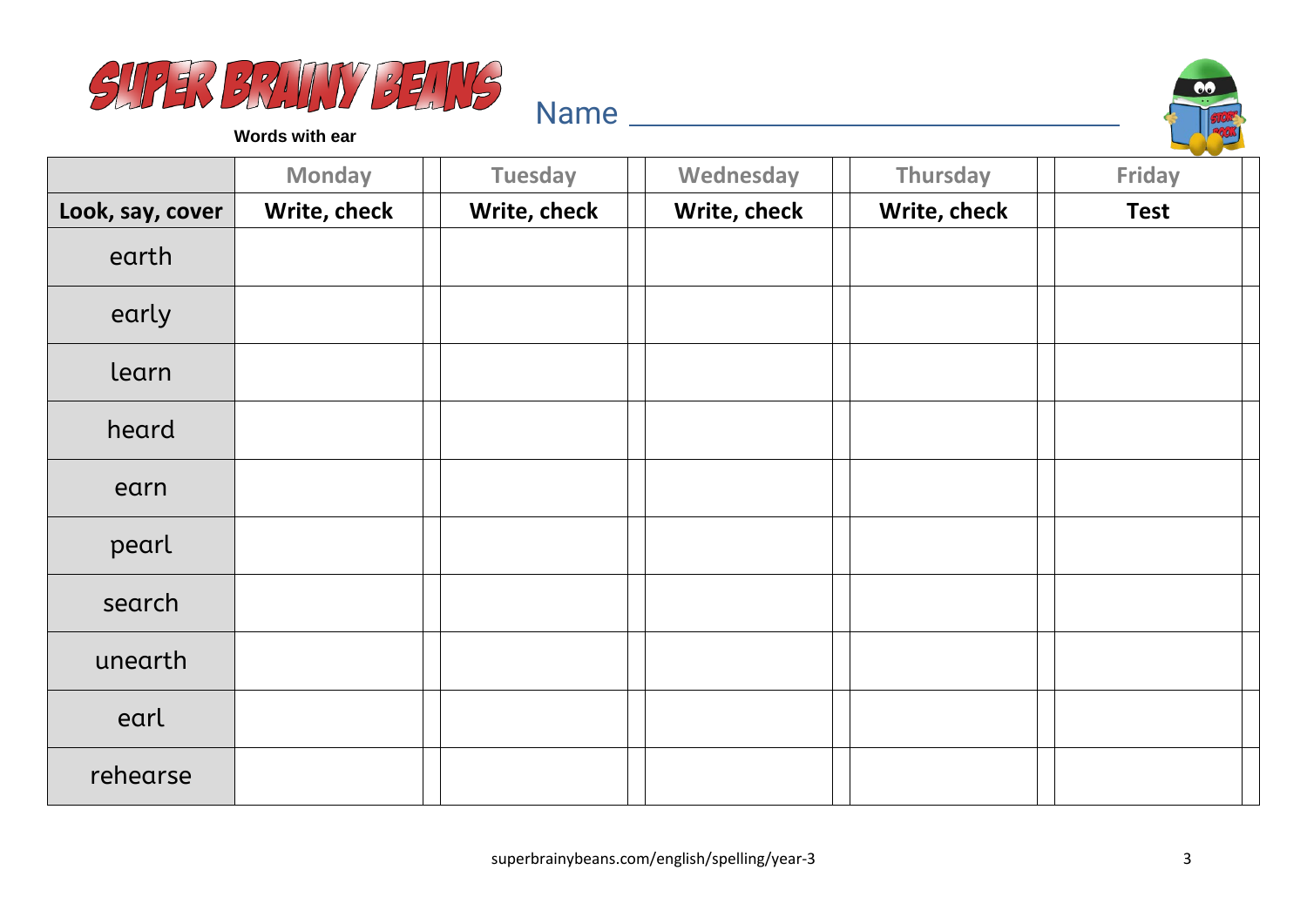



**Words with o**

|                  | <b>Monday</b> | <b>Tuesday</b> | Wednesday    | Thursday     | <b>Friday</b> |
|------------------|---------------|----------------|--------------|--------------|---------------|
| Look, say, cover | Write, check  | Write, check   | Write, check | Write, check | <b>Test</b>   |
| woman            |               |                |              |              |               |
| wonder           |               |                |              |              |               |
| month            |               |                |              |              |               |
| brother          |               |                |              |              |               |
| another          |               |                |              |              |               |
| above            |               |                |              |              |               |
| discover         |               |                |              |              |               |
| Monday           |               |                |              |              |               |
| shovel           |               |                |              |              |               |
| govern           |               |                |              |              |               |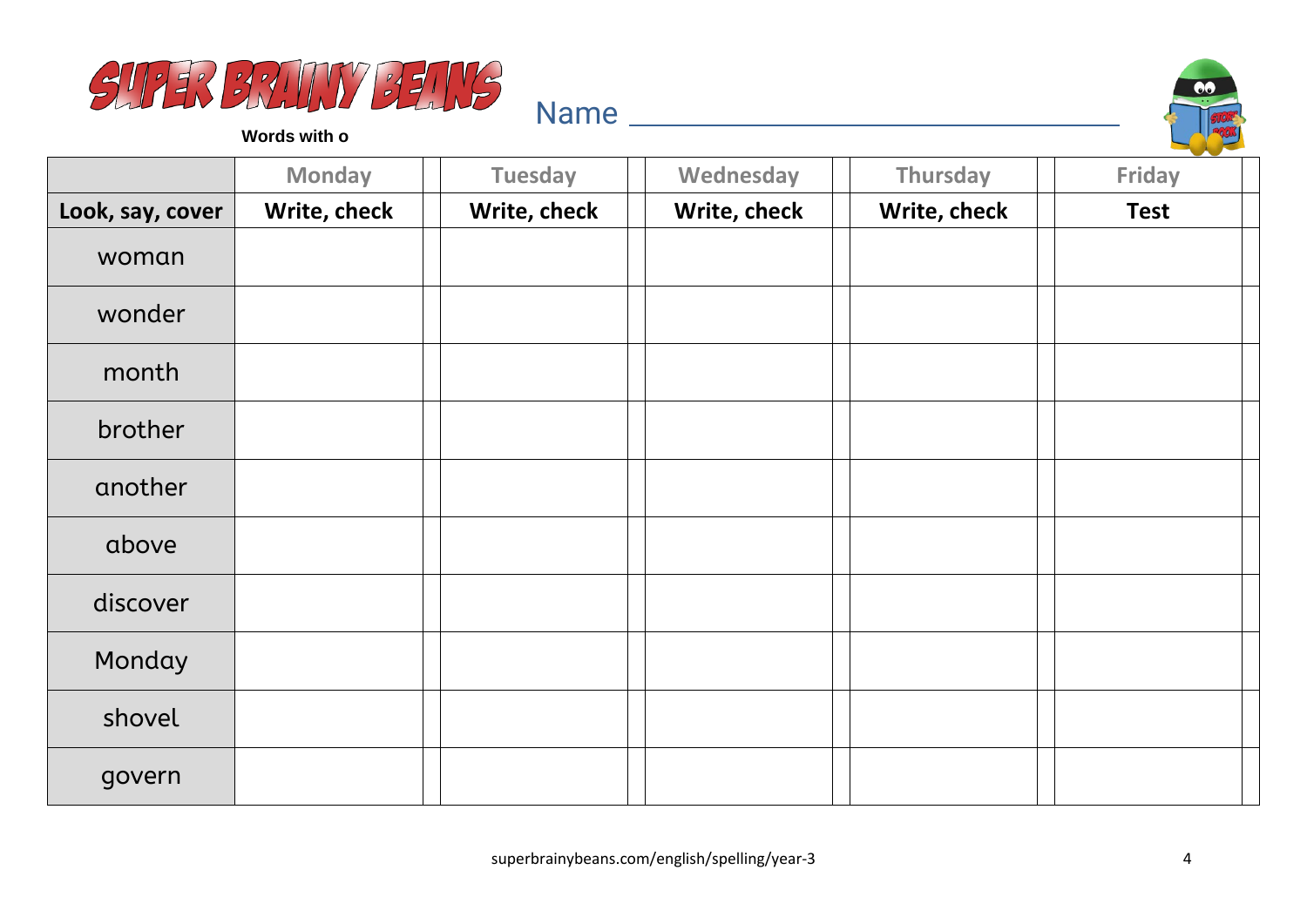



**Words with ou**

|                  | <b>Monday</b> | <b>Tuesday</b> | Wednesday    | Thursday     | <b>Friday</b> |
|------------------|---------------|----------------|--------------|--------------|---------------|
| Look, say, cover | Write, check  | Write, check   | Write, check | Write, check | <b>Test</b>   |
| enough           |               |                |              |              |               |
| young            |               |                |              |              |               |
| touch            |               |                |              |              |               |
| double           |               |                |              |              |               |
| trouble          |               |                |              |              |               |
| country          |               |                |              |              |               |
| courage          |               |                |              |              |               |
| rough            |               |                |              |              |               |
| tough            |               |                |              |              |               |
| cousin           |               |                |              |              |               |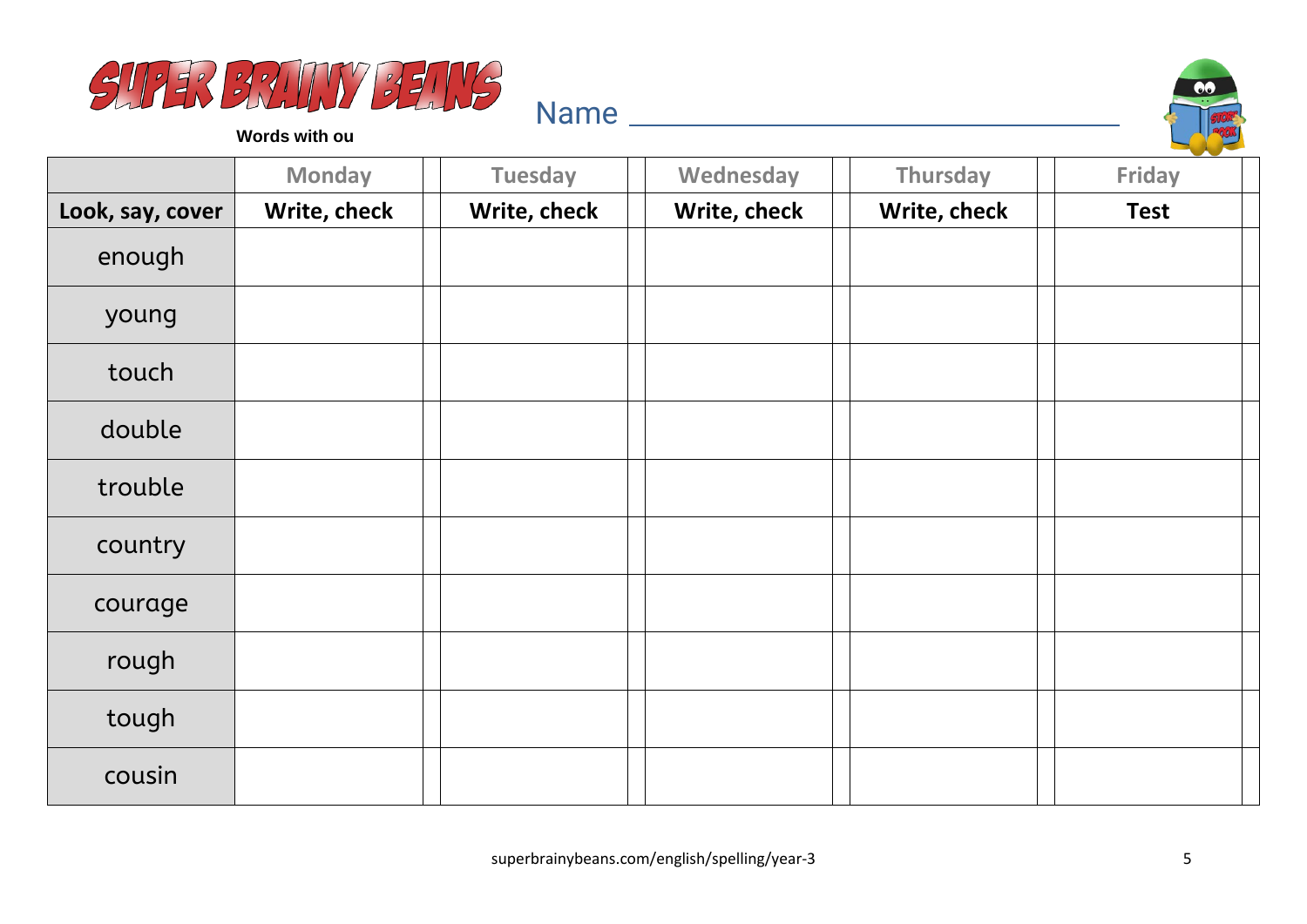



|                  | <b>Monday</b> | <b>Tuesday</b> | Wednesday    | Thursday     | Friday      |
|------------------|---------------|----------------|--------------|--------------|-------------|
| Look, say, cover | Write, check  | Write, check   | Write, check | Write, check | <b>Test</b> |
| here             |               |                |              |              |             |
| hear             |               |                |              |              |             |
| heel             |               |                |              |              |             |
| heal             |               |                |              |              |             |
| main             |               |                |              |              |             |
| mane             |               |                |              |              |             |
| mail             |               |                |              |              |             |
| male             |               |                |              |              |             |
| knot             |               |                |              |              |             |
| not              |               |                |              |              |             |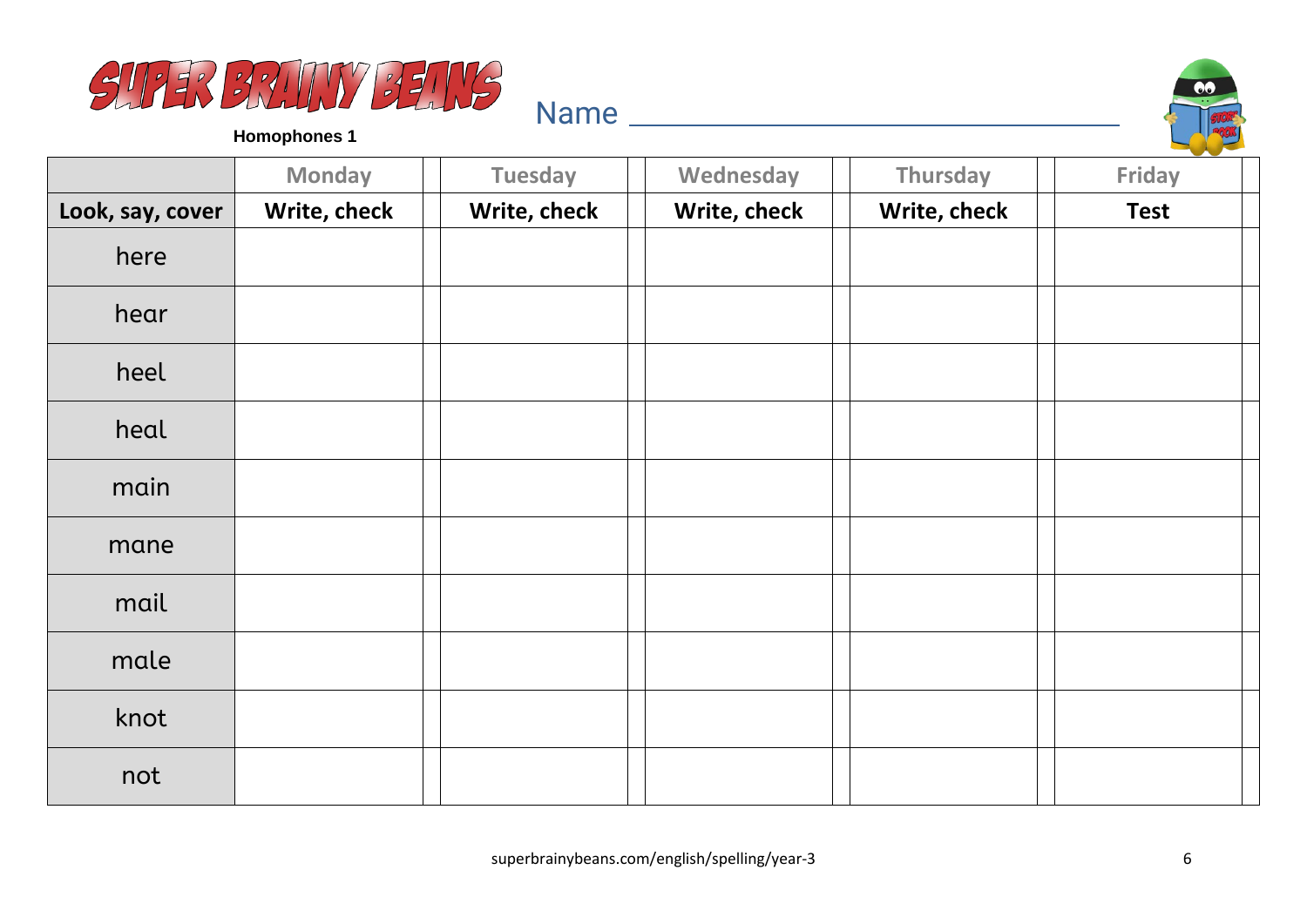



|                  | <b>Monday</b> | <b>Tuesday</b> | Wednesday    | Thursday     | $\sim$<br>Friday |
|------------------|---------------|----------------|--------------|--------------|------------------|
| Look, say, cover | Write, check  | Write, check   | Write, check | Write, check | <b>Test</b>      |
| berry            |               |                |              |              |                  |
| bury             |               |                |              |              |                  |
| brake            |               |                |              |              |                  |
| break            |               |                |              |              |                  |
| meet             |               |                |              |              |                  |
| meat             |               |                |              |              |                  |
| ball             |               |                |              |              |                  |
| bawl             |               |                |              |              |                  |
| fair             |               |                |              |              |                  |
| fare             |               |                |              |              |                  |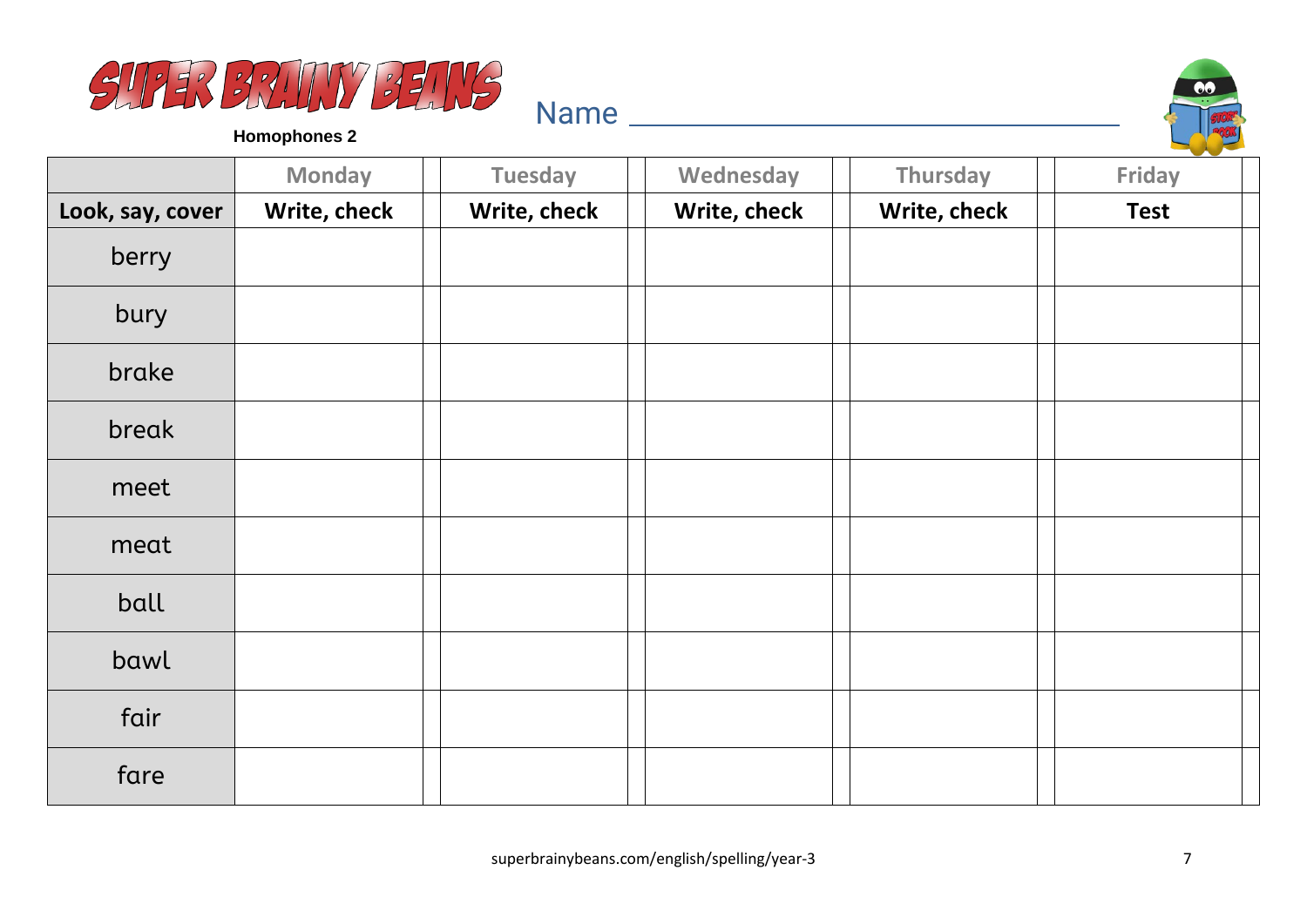



|                  | <b>Monday</b> | <b>Tuesday</b> | Wednesday    | Thursday     | <b>Friday</b> |
|------------------|---------------|----------------|--------------|--------------|---------------|
| Look, say, cover | Write, check  | Write, check   | Write, check | Write, check | <b>Test</b>   |
| grate            |               |                |              |              |               |
| great            |               |                |              |              |               |
| grown            |               |                |              |              |               |
| groan            |               |                |              |              |               |
| plain            |               |                |              |              |               |
| plane            |               |                |              |              |               |
| peace            |               |                |              |              |               |
| piece            |               |                |              |              |               |
| rain             |               |                |              |              |               |
| reign            |               |                |              |              |               |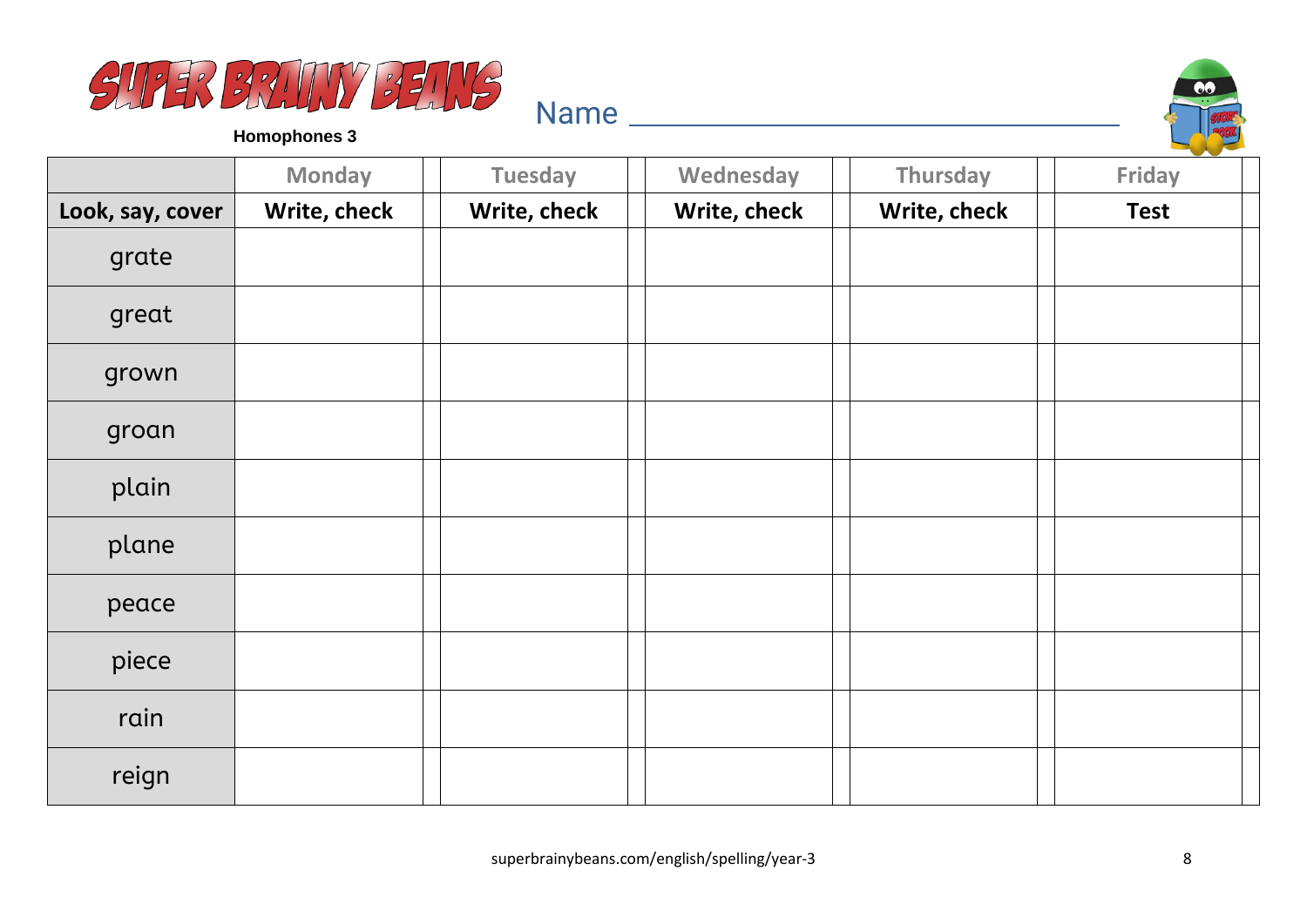



|                  | <b>Monday</b> | <b>Tuesday</b> | Wednesday    | Thursday     | Friday      |
|------------------|---------------|----------------|--------------|--------------|-------------|
| Look, say, cover | Write, check  | Write, check   | Write, check | Write, check | <b>Test</b> |
| scent            |               |                |              |              |             |
| sent             |               |                |              |              |             |
| vain             |               |                |              |              |             |
| vein             |               |                |              |              |             |
| rode             |               |                |              |              |             |
| road             |               |                |              |              |             |
| steel            |               |                |              |              |             |
| steal            |               |                |              |              |             |
| waist            |               |                |              |              |             |
| waste            |               |                |              |              |             |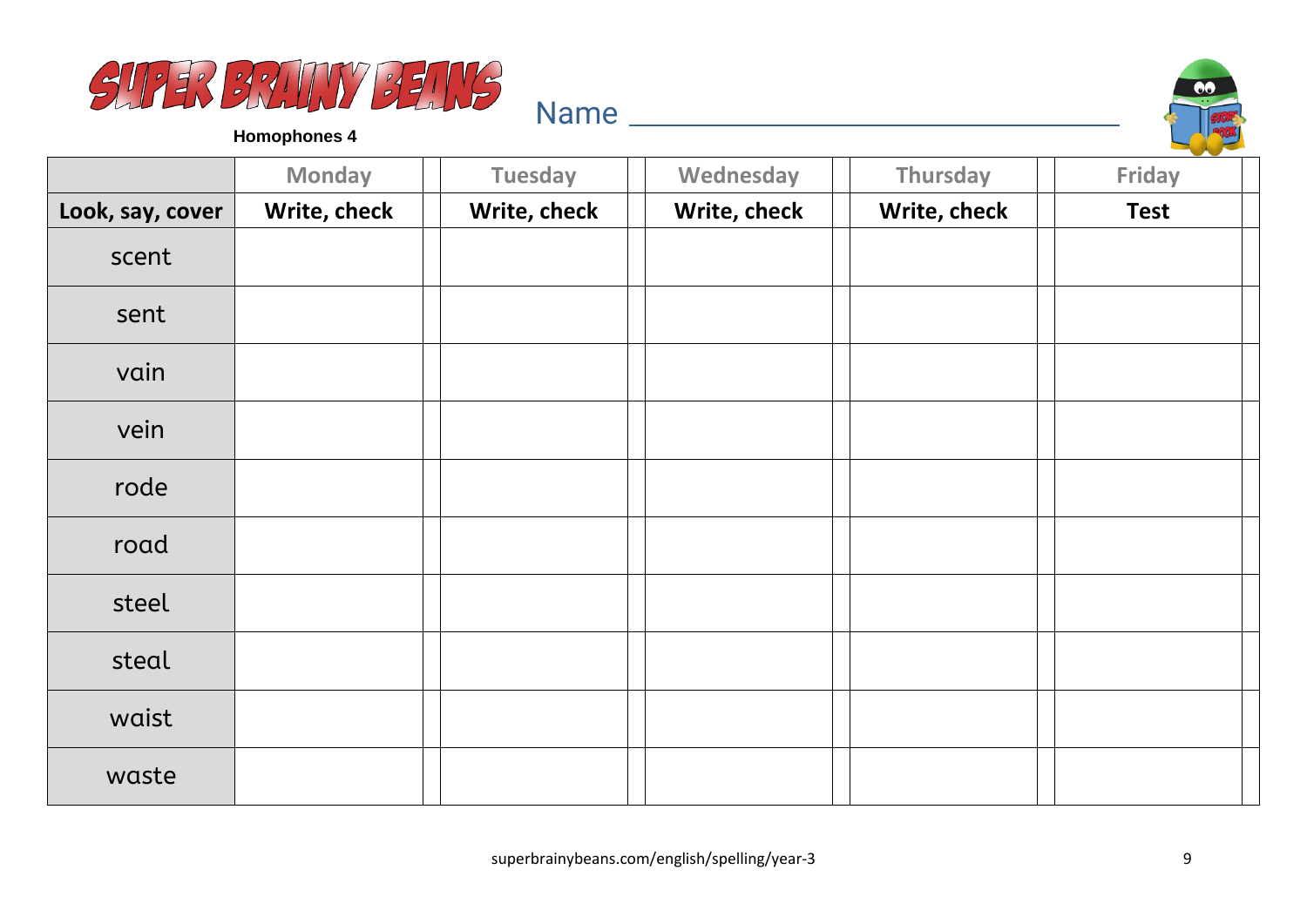



**Words ending with ey**

|                  | <b>Monday</b> | <b>Tuesday</b> | Wednesday    | Thursday     | Friday      |
|------------------|---------------|----------------|--------------|--------------|-------------|
| Look, say, cover | Write, check  | Write, check   | Write, check | Write, check | <b>Test</b> |
| hey              |               |                |              |              |             |
| they             |               |                |              |              |             |
| obey             |               |                |              |              |             |
| grey             |               |                |              |              |             |
| prey             |               |                |              |              |             |
| whey             |               |                |              |              |             |
| survey           |               |                |              |              |             |
| convey           |               |                |              |              |             |
| disobey          |               |                |              |              |             |
| purvey           |               |                |              |              |             |

Name and the second state of the second state of the second state  $\sim$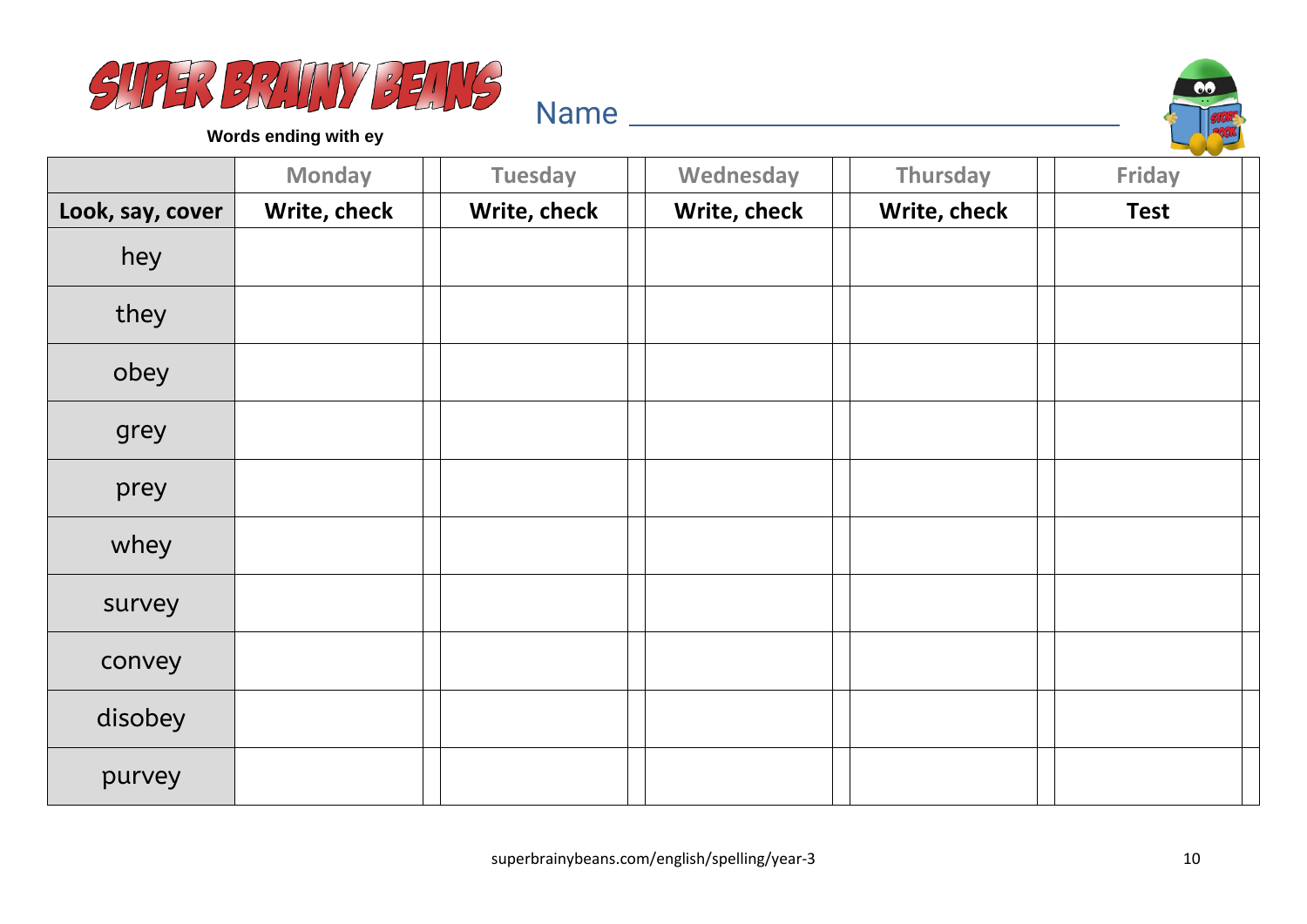



**Words ending with gue & que**

|                  | <b>Monday</b> | <b>Tuesday</b> | Wednesday    | <b>Thursday</b> | Friday      |
|------------------|---------------|----------------|--------------|-----------------|-------------|
| Look, say, cover | Write, check  | Write, check   | Write, check | Write, check    | <b>Test</b> |
| league           |               |                |              |                 |             |
| plague           |               |                |              |                 |             |
| rogue            |               |                |              |                 |             |
| vague            |               |                |              |                 |             |
| fatigue          |               |                |              |                 |             |
| unique           |               |                |              |                 |             |
| antique          |               |                |              |                 |             |
| mosque           |               |                |              |                 |             |
| cheque           |               |                |              |                 |             |
| technique        |               |                |              |                 |             |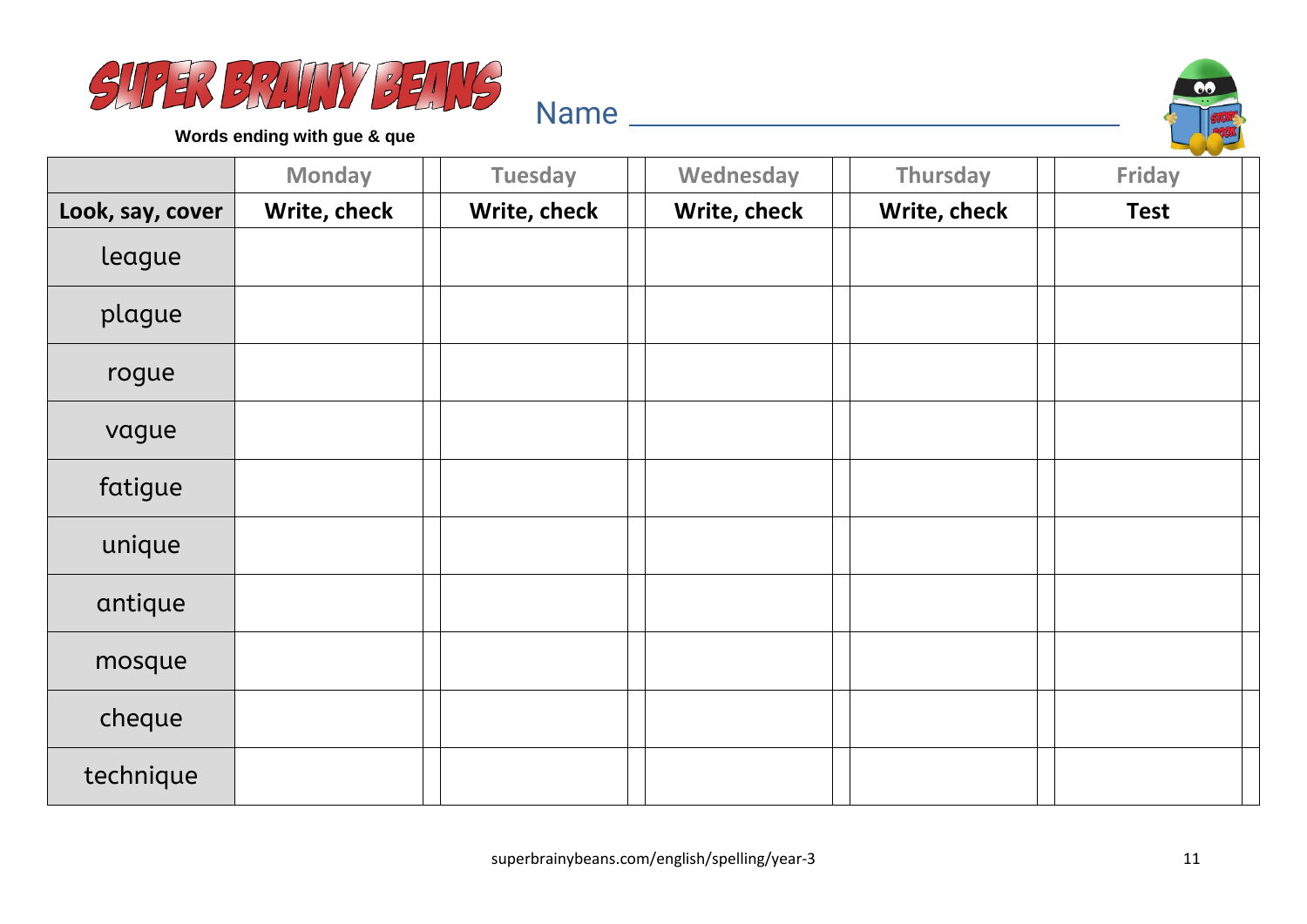



**Prefix - mis**

|                  | <b>Monday</b> | <b>Tuesday</b> | Wednesday    | Thursday     | Friday      |
|------------------|---------------|----------------|--------------|--------------|-------------|
| Look, say, cover | Write, check  | Write, check   | Write, check | Write, check | <b>Test</b> |
| misspell         |               |                |              |              |             |
| mislead          |               |                |              |              |             |
| mistreat         |               |                |              |              |             |
| misbehave        |               |                |              |              |             |
| mistrust         |               |                |              |              |             |
| misprint         |               |                |              |              |             |
| misuse           |               |                |              |              |             |
| misplace         |               |                |              |              |             |
| misheard         |               |                |              |              |             |
| misread          |               |                |              |              |             |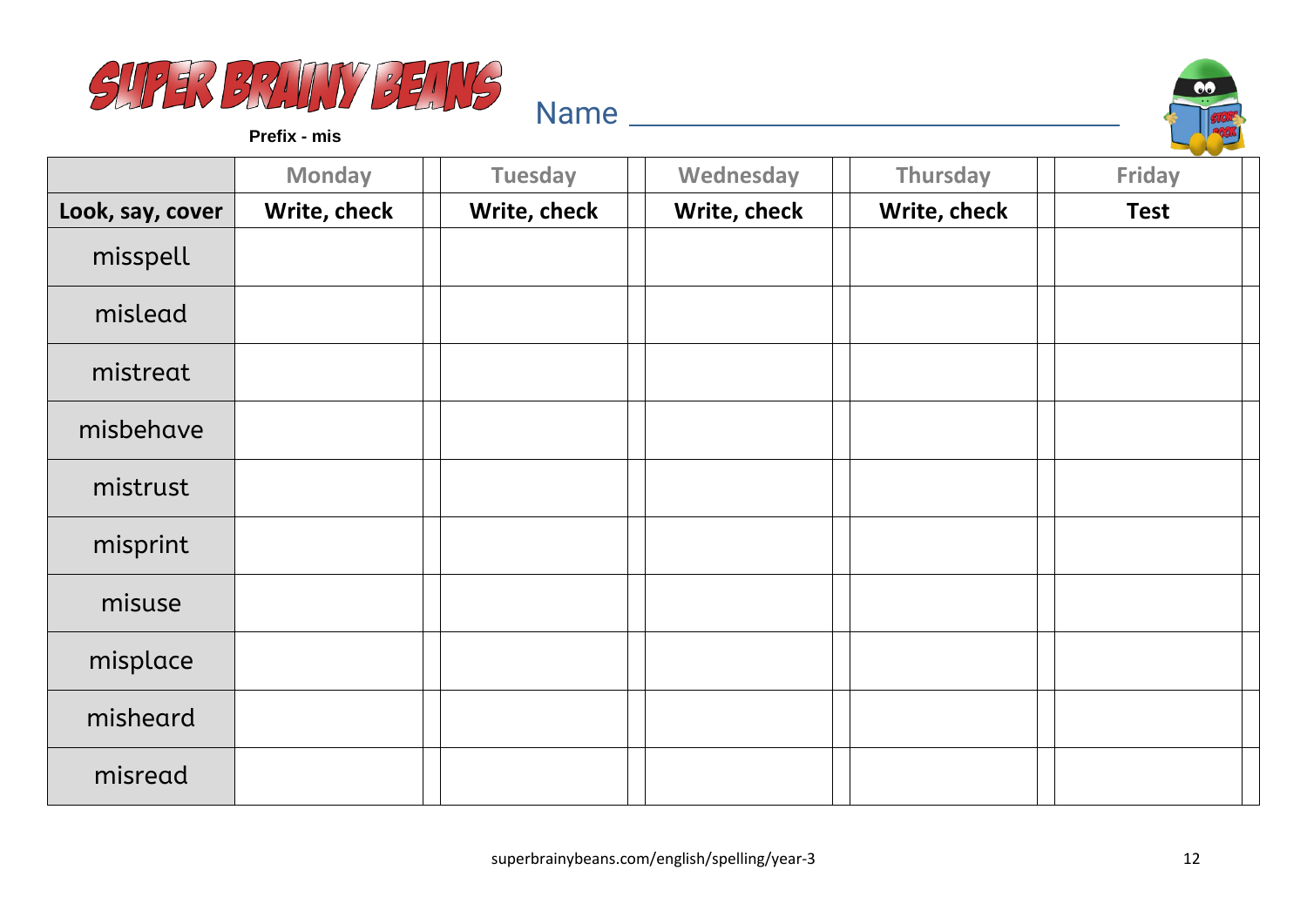



**Prefix - dis**

|                  | <b>Monday</b> | <b>Tuesday</b> | Wednesday    | Thursday     | <b>Contract Contract Contract</b><br><b>Friday</b> |
|------------------|---------------|----------------|--------------|--------------|----------------------------------------------------|
| Look, say, cover | Write, check  | Write, check   | Write, check | Write, check | <b>Test</b>                                        |
| dislike          |               |                |              |              |                                                    |
| disobey          |               |                |              |              |                                                    |
| discolour        |               |                |              |              |                                                    |
| discover         |               |                |              |              |                                                    |
| disappear        |               |                |              |              |                                                    |
| dishonest        |               |                |              |              |                                                    |
| disallow         |               |                |              |              |                                                    |
| disbelieve       |               |                |              |              |                                                    |
| disapprove       |               |                |              |              |                                                    |
| discontinue      |               |                |              |              |                                                    |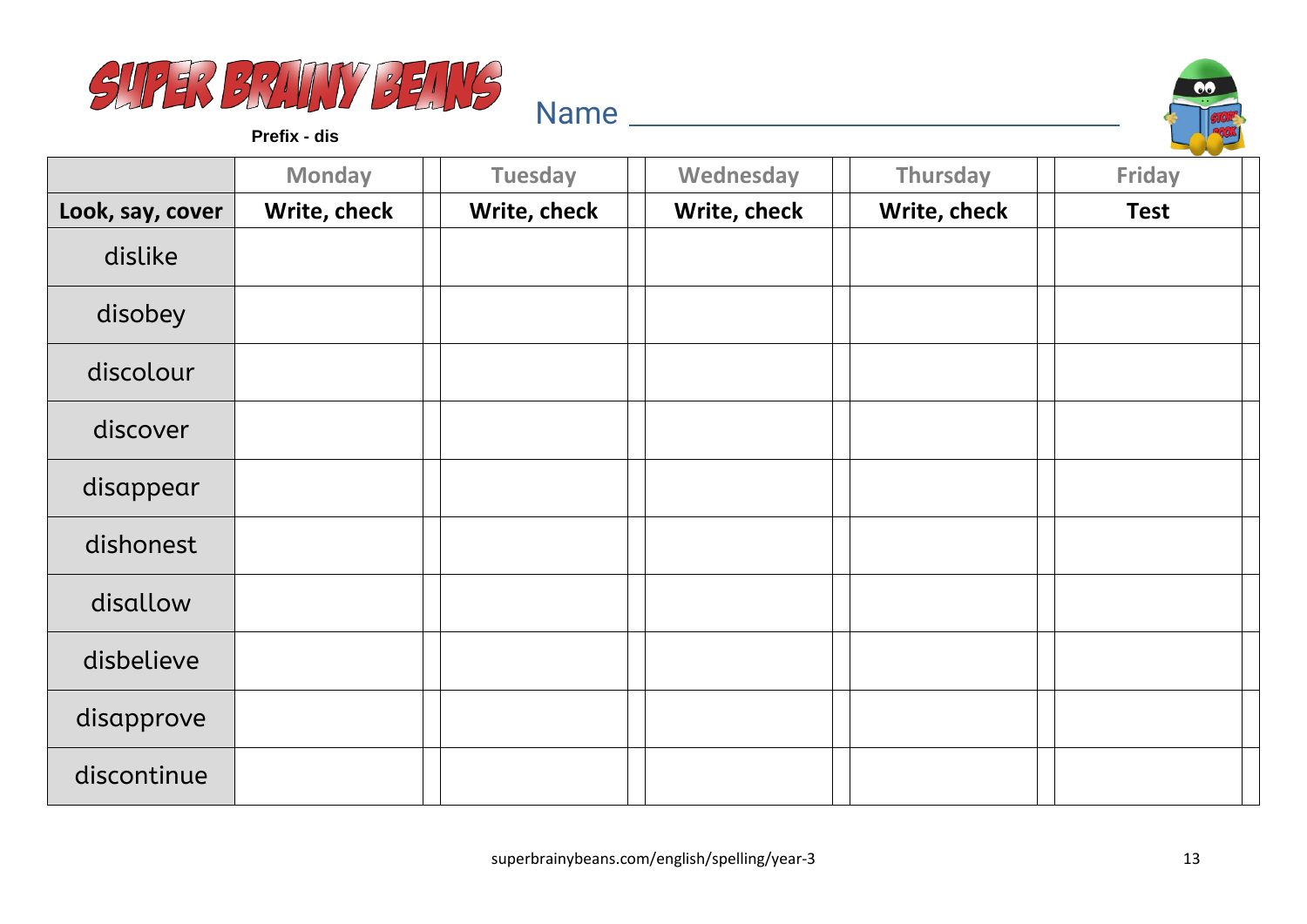



**Prefix – re & bi**

|                  | <b>Monday</b> | <b>Tuesday</b> | Wednesday    | Thursday     | and the state of the con-<br><b>Friday</b> |
|------------------|---------------|----------------|--------------|--------------|--------------------------------------------|
| Look, say, cover | Write, check  | Write, check   | Write, check | Write, check | <b>Test</b>                                |
| reappear         |               |                |              |              |                                            |
| redecorate       |               |                |              |              |                                            |
| reapply          |               |                |              |              |                                            |
| repay            |               |                |              |              |                                            |
| rebuild          |               |                |              |              |                                            |
| bicycle          |               |                |              |              |                                            |
| biplane          |               |                |              |              |                                            |
| bisect           |               |                |              |              |                                            |
| bilingual        |               |                |              |              |                                            |
| biannual         |               |                |              |              |                                            |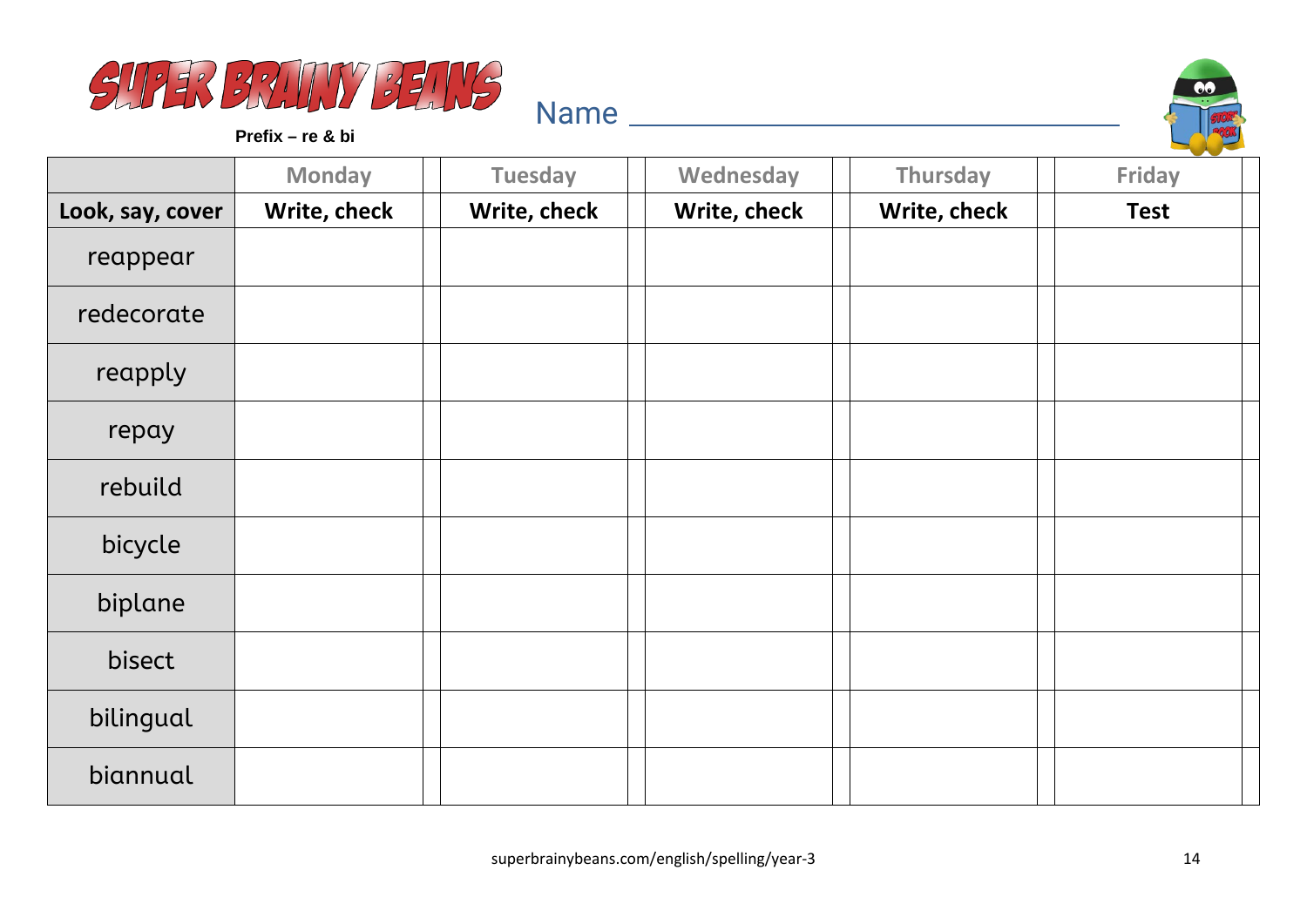



**Adding er ed ing 1**

|                  | <b>Monday</b> | <b>Tuesday</b> | Wednesday    | Thursday     | Friday      |
|------------------|---------------|----------------|--------------|--------------|-------------|
| Look, say, cover | Write, check  | Write, check   | Write, check | Write, check | <b>Test</b> |
| gardener         |               |                |              |              |             |
| gardening        |               |                |              |              |             |
| limited          |               |                |              |              |             |
| limiting         |               |                |              |              |             |
| offering         |               |                |              |              |             |
| offered          |               |                |              |              |             |
| benefited        |               |                |              |              |             |
| benefiting       |               |                |              |              |             |
| focused          |               |                |              |              |             |
| focusing         |               |                |              |              |             |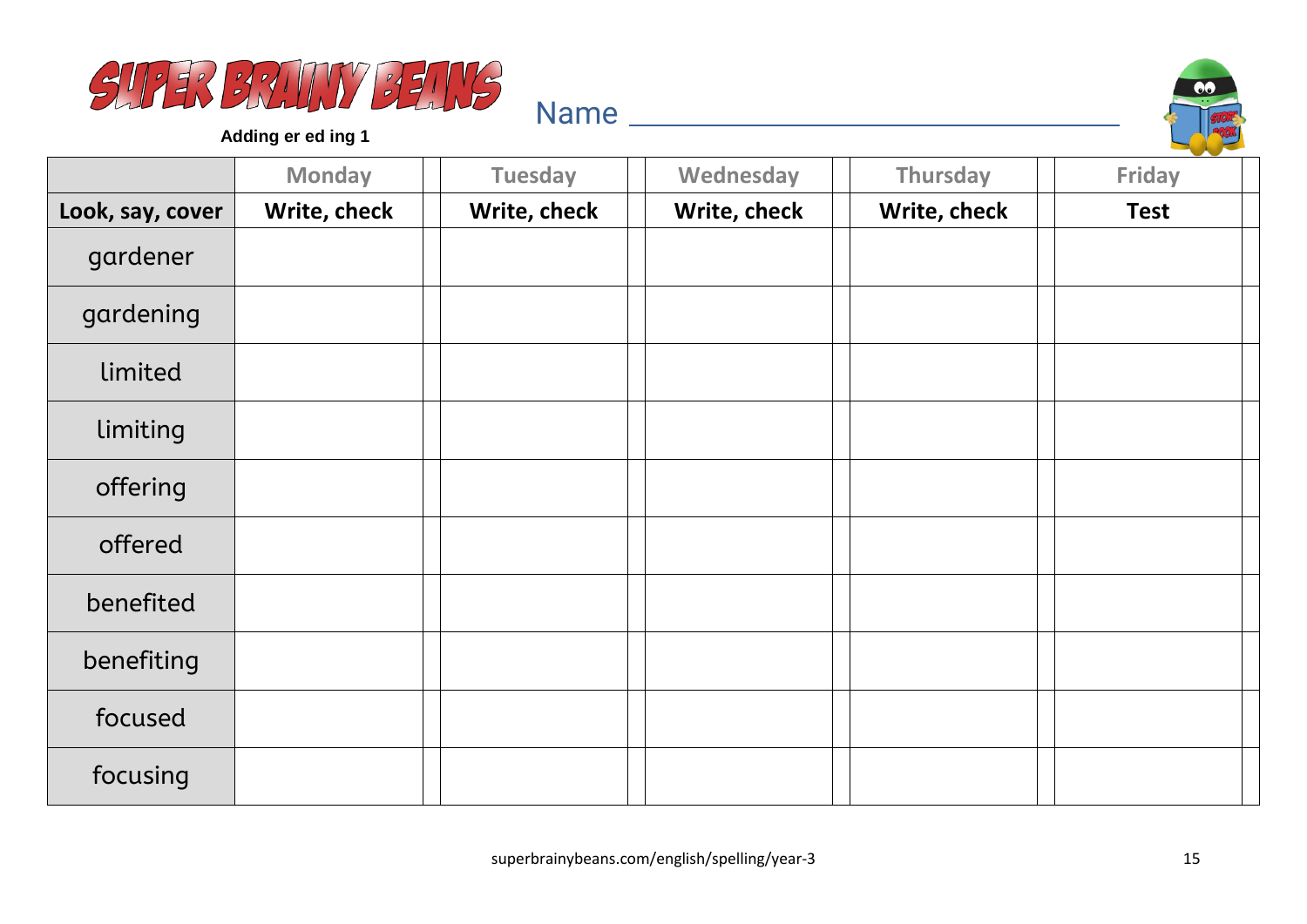



**Adding er ed ing 2**

|                  | <b>Monday</b> | <b>Tuesday</b> | Wednesday    | Thursday     | <b>Friday</b> |
|------------------|---------------|----------------|--------------|--------------|---------------|
| Look, say, cover | Write, check  | Write, check   | Write, check | Write, check | <b>Test</b>   |
| forgetting       |               |                |              |              |               |
| forgotten        |               |                |              |              |               |
| beginning        |               |                |              |              |               |
| beginner         |               |                |              |              |               |
| preferred        |               |                |              |              |               |
| preferring       |               |                |              |              |               |
| occurred         |               |                |              |              |               |
| occurring        |               |                |              |              |               |
| forbidden        |               |                |              |              |               |
| committed        |               |                |              |              |               |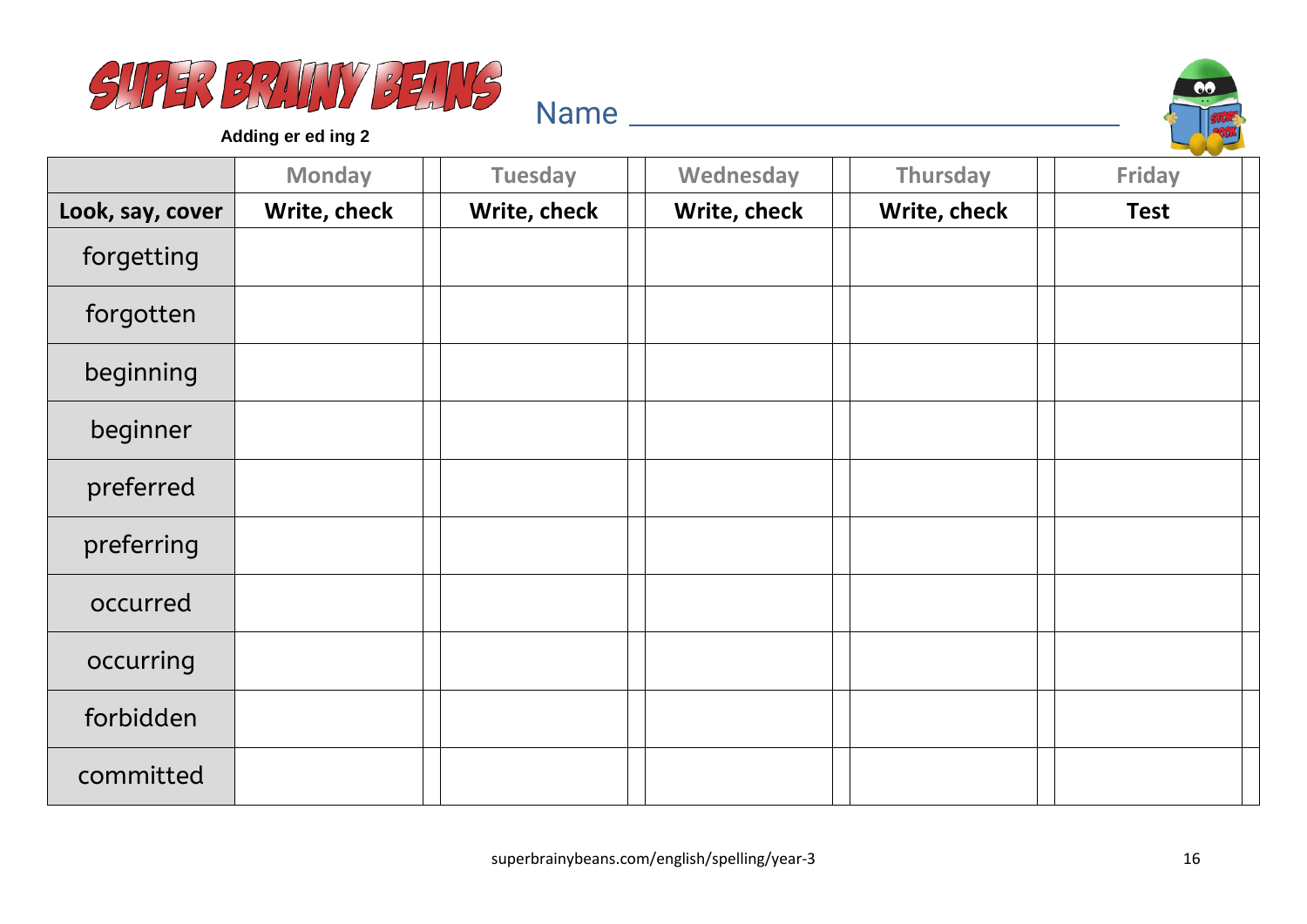



**Words ending with ary**

|                  | <b>Monday</b> | <b>Tuesday</b> | Wednesday    | Thursday     | Friday      |
|------------------|---------------|----------------|--------------|--------------|-------------|
| Look, say, cover | Write, check  | Write, check   | Write, check | Write, check | <b>Test</b> |
| library          |               |                |              |              |             |
| February         |               |                |              |              |             |
| dictionary       |               |                |              |              |             |
| boundary         |               |                |              |              |             |
| salary           |               |                |              |              |             |
| summary          |               |                |              |              |             |
| primary          |               |                |              |              |             |
| secondary        |               |                |              |              |             |
| ordinary         |               |                |              |              |             |
| necessary        |               |                |              |              |             |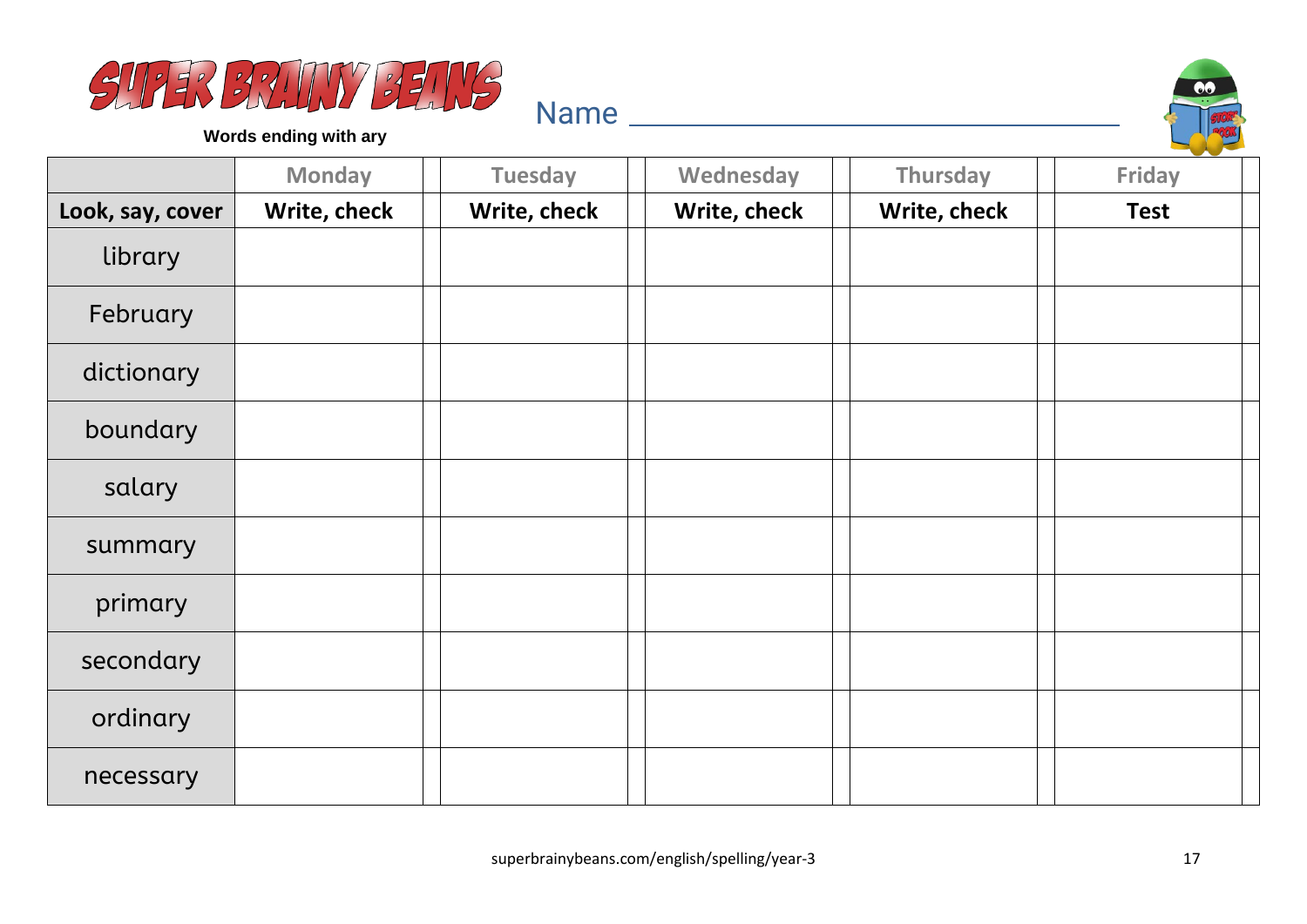



**Words ending with sure**

|                  | <b>Monday</b> | <b>Tuesday</b> | Wednesday    | Thursday     | Friday      |
|------------------|---------------|----------------|--------------|--------------|-------------|
| Look, say, cover | Write, check  | Write, check   | Write, check | Write, check | <b>Test</b> |
| treasure         |               |                |              |              |             |
| measure          |               |                |              |              |             |
| pleasure         |               |                |              |              |             |
| closure          |               |                |              |              |             |
| enclosure        |               |                |              |              |             |
| leisure          |               |                |              |              |             |
| exposure         |               |                |              |              |             |
| pressure         |               |                |              |              |             |
| composure        |               |                |              |              |             |
| fissure          |               |                |              |              |             |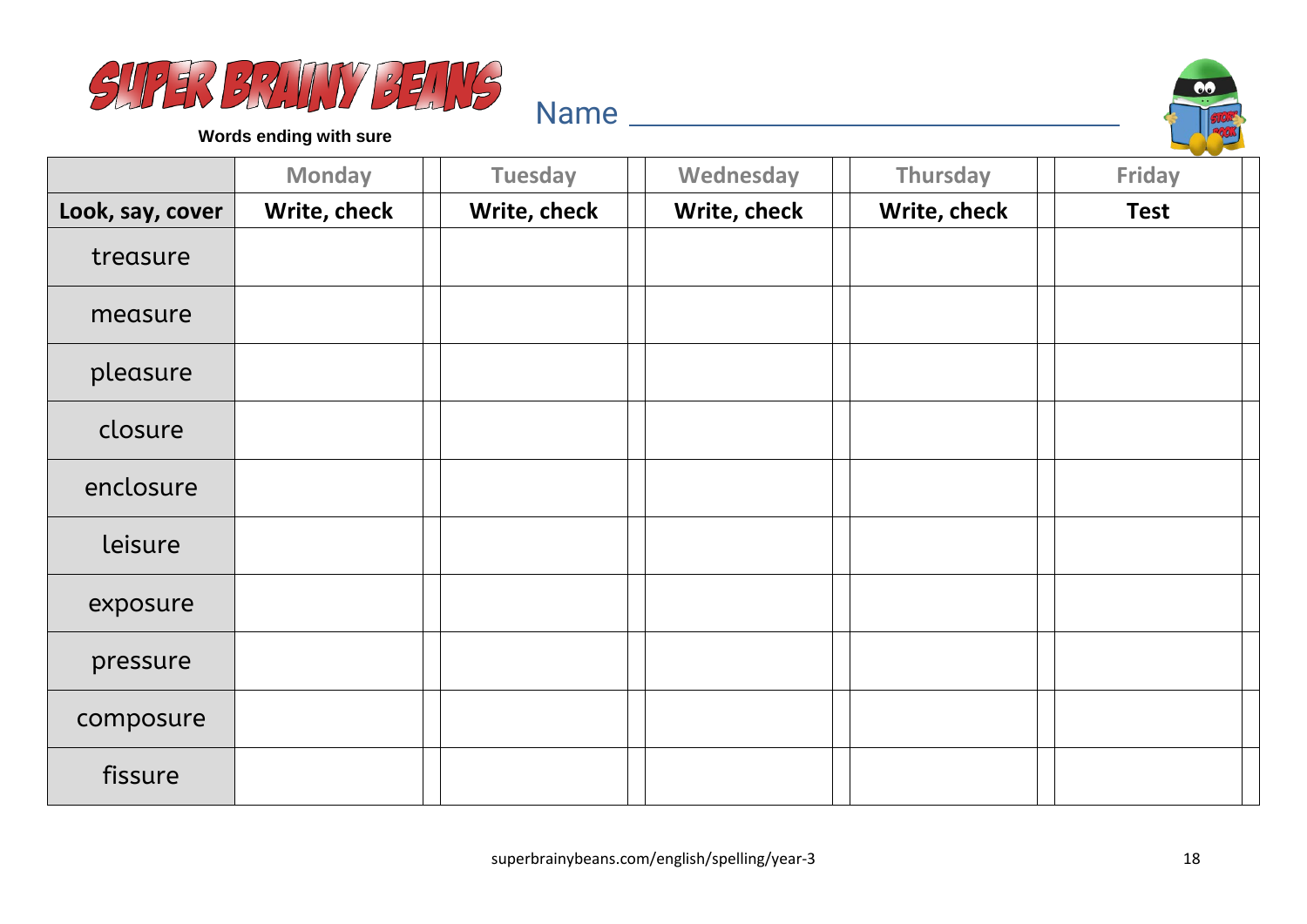



**Words ending with ture 1**

|                  | <b>Monday</b> | <b>Tuesday</b> | Wednesday    | Thursday     | Friday      |
|------------------|---------------|----------------|--------------|--------------|-------------|
| Look, say, cover | Write, check  | Write, check   | Write, check | Write, check | <b>Test</b> |
| creature         |               |                |              |              |             |
| picture          |               |                |              |              |             |
| nature           |               |                |              |              |             |
| furniture        |               |                |              |              |             |
| capture          |               |                |              |              |             |
| culture          |               |                |              |              |             |
| moisture         |               |                |              |              |             |
| future           |               |                |              |              |             |
| gesture          |               |                |              |              |             |
| structure        |               |                |              |              |             |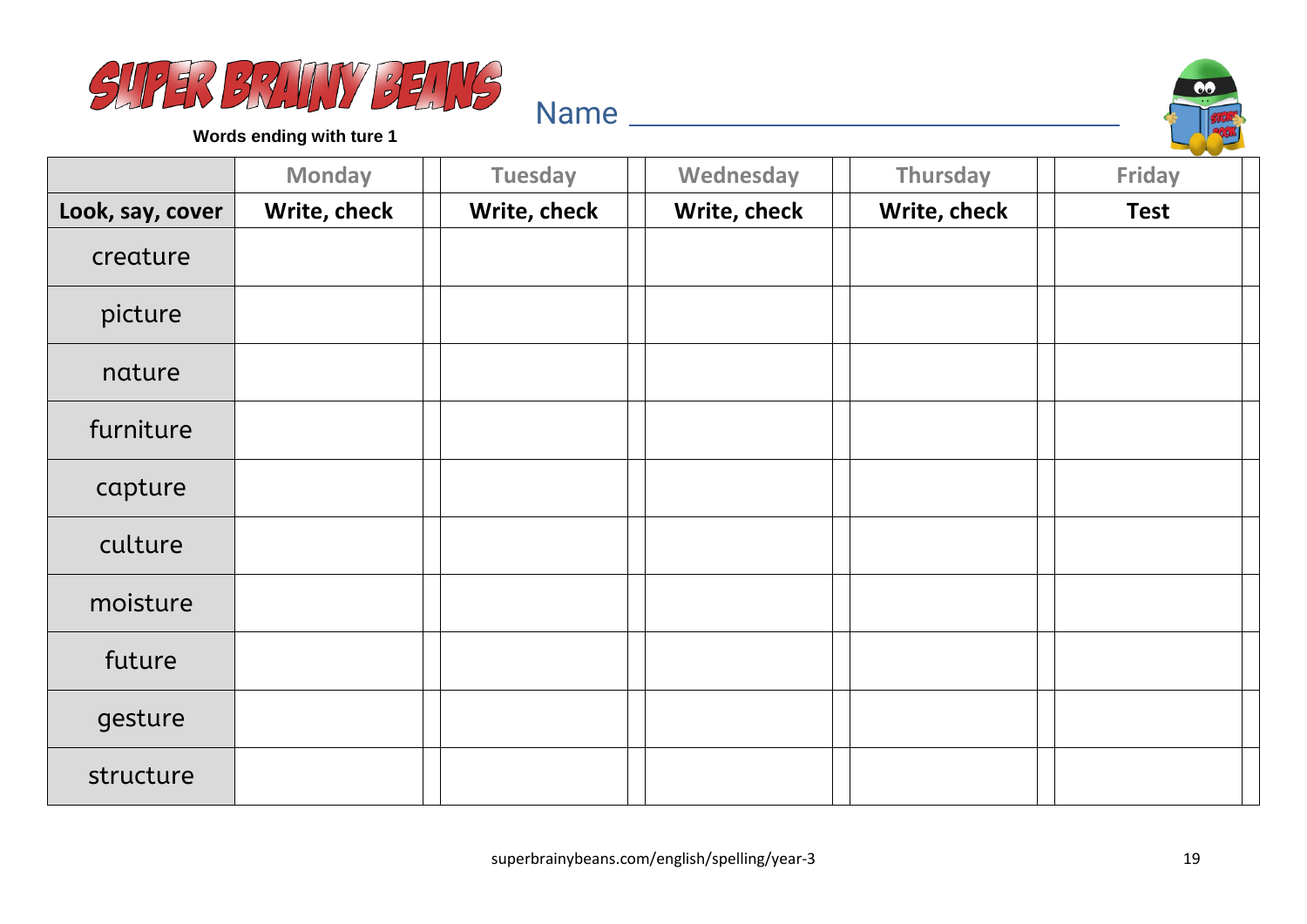



**Words ending with ture 2**

|                  | <b>Monday</b> | <b>Tuesday</b> | Wednesday    | Thursday     | Friday      |
|------------------|---------------|----------------|--------------|--------------|-------------|
| Look, say, cover | Write, check  | Write, check   | Write, check | Write, check | <b>Test</b> |
| lecture          |               |                |              |              |             |
| literature       |               |                |              |              |             |
| mature           |               |                |              |              |             |
| miniature        |               |                |              |              |             |
| mixture          |               |                |              |              |             |
| sculpture        |               |                |              |              |             |
| signature        |               |                |              |              |             |
| temperature      |               |                |              |              |             |
| texture          |               |                |              |              |             |
| feature          |               |                |              |              |             |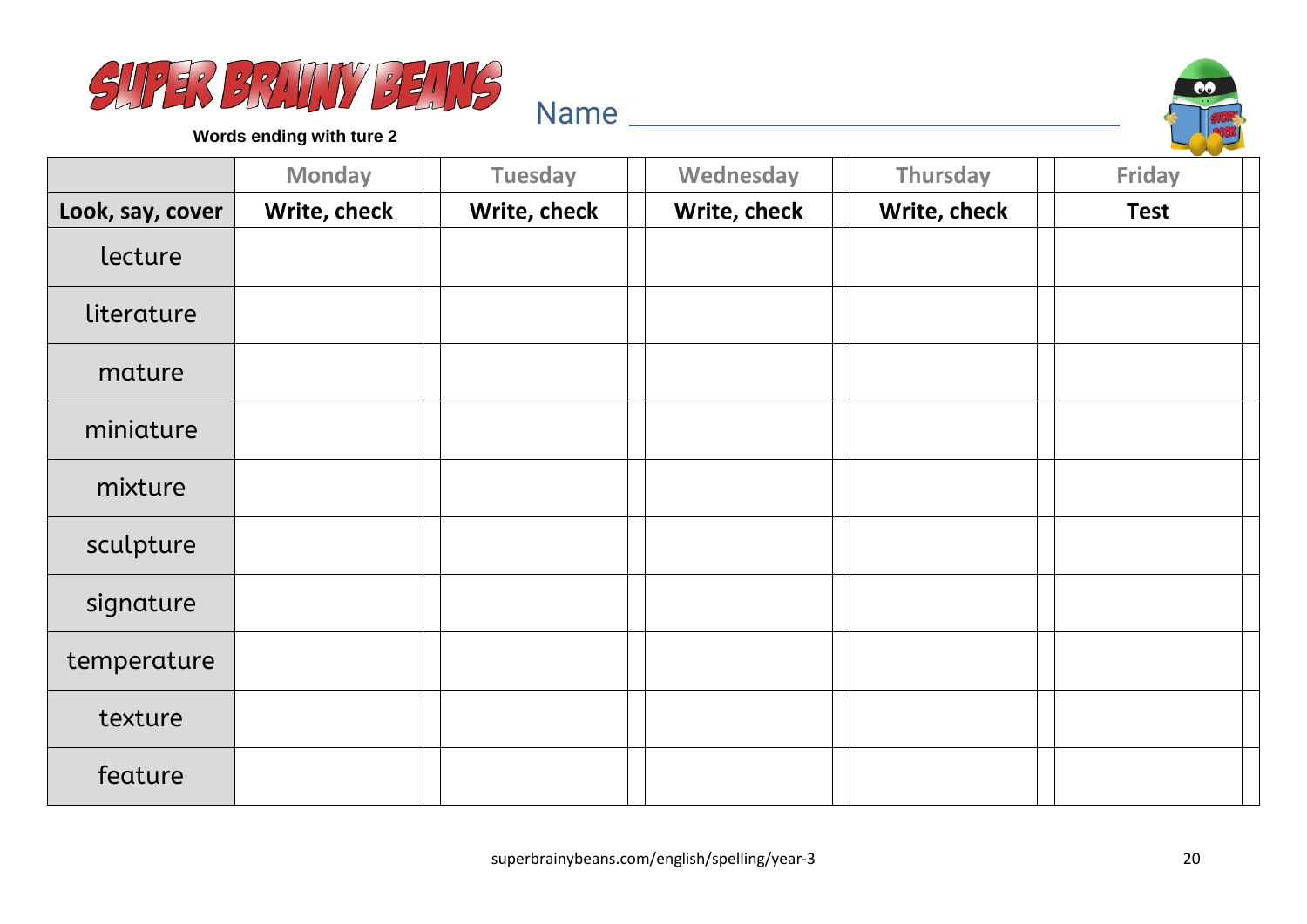



**Suffix - al**

|                  | <b>Monday</b> | <b>Tuesday</b> | Wednesday    | Thursday     | Friday      |
|------------------|---------------|----------------|--------------|--------------|-------------|
| Look, say, cover | Write, check  | Write, check   | Write, check | Write, check | <b>Test</b> |
| natural          |               |                |              |              |             |
| occasional       |               |                |              |              |             |
| actual           |               |                |              |              |             |
| accidental       |               |                |              |              |             |
| medical          |               |                |              |              |             |
| national         |               |                |              |              |             |
| capital          |               |                |              |              |             |
| vocal            |               |                |              |              |             |
| sensational      |               |                |              |              |             |
| personal         |               |                |              |              |             |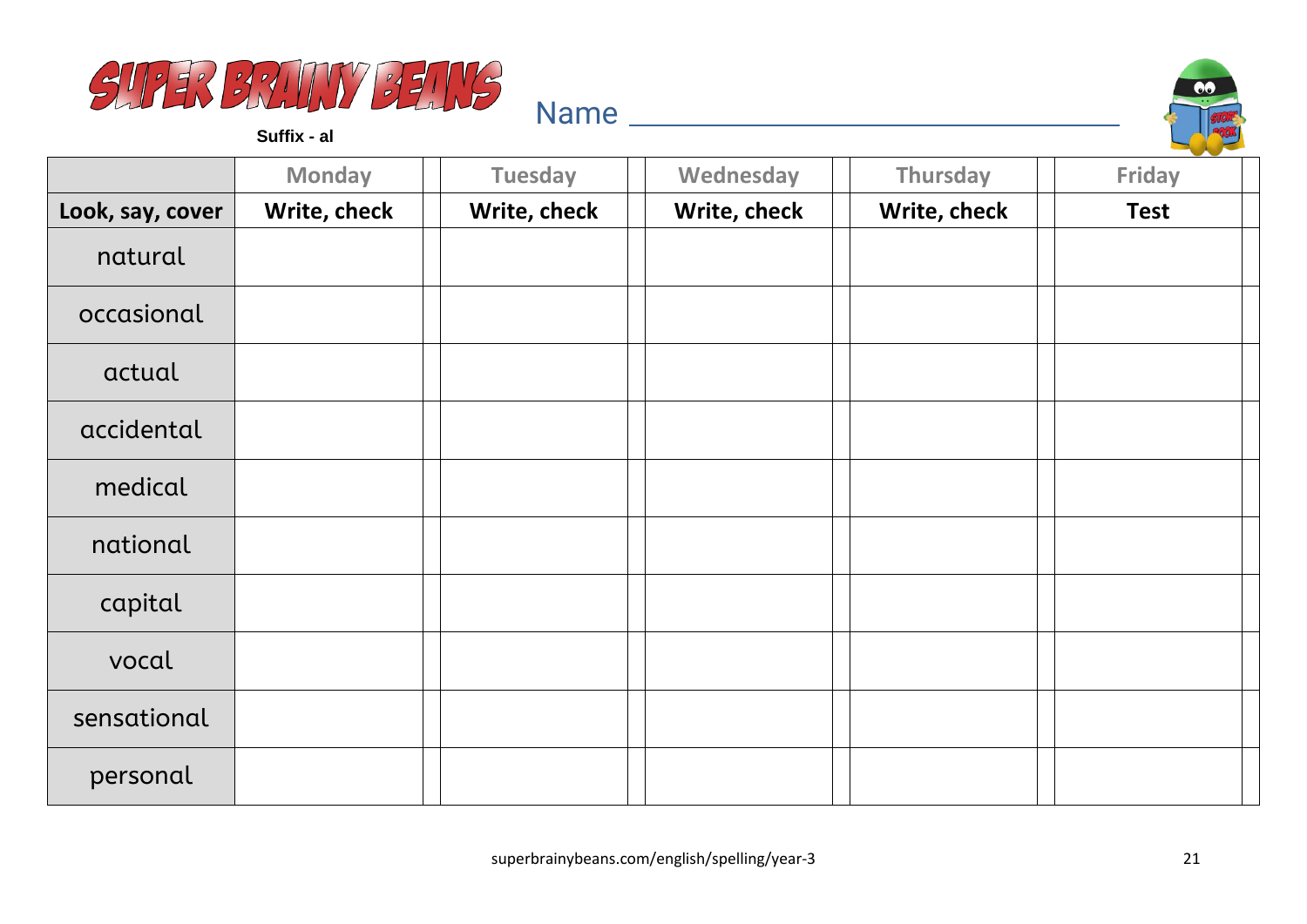



**Suffix – ly 1**

|                  | <b>Monday</b> | <b>Tuesday</b> | Wednesday    | Thursday     | Friday      |
|------------------|---------------|----------------|--------------|--------------|-------------|
| Look, say, cover | Write, check  | Write, check   | Write, check | Write, check | <b>Test</b> |
| kindly           |               |                |              |              |             |
| quickly          |               |                |              |              |             |
| safely           |               |                |              |              |             |
| rudely           |               |                |              |              |             |
| sweetly          |               |                |              |              |             |
| strongly         |               |                |              |              |             |
| bravely          |               |                |              |              |             |
| secretly         |               |                |              |              |             |
| finally          |               |                |              |              |             |
| usually          |               |                |              |              |             |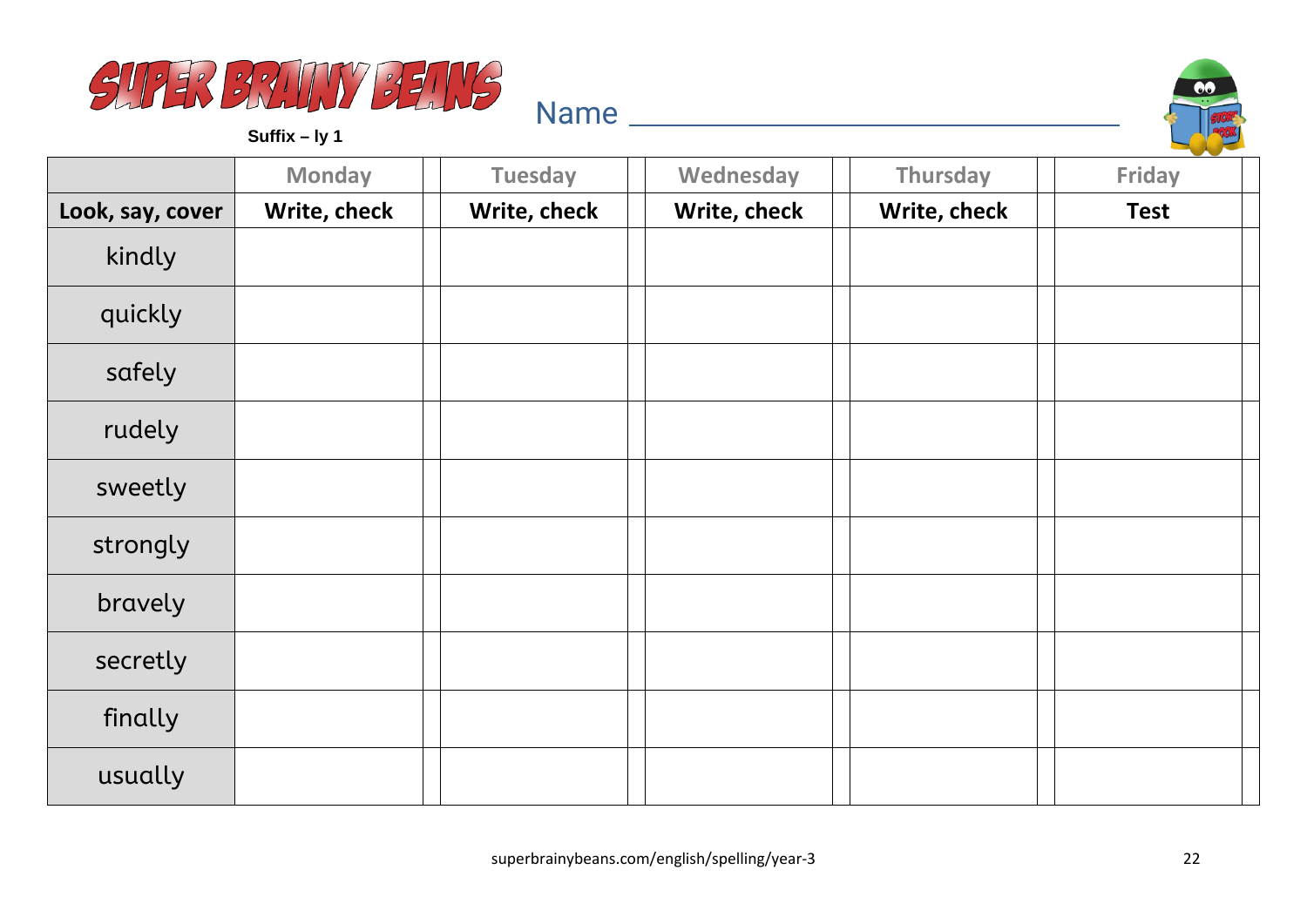

**Suffix – ly 2**



|                  |               |                |              |              | and the state of the state of the state |
|------------------|---------------|----------------|--------------|--------------|-----------------------------------------|
|                  | <b>Monday</b> | <b>Tuesday</b> | Wednesday    | Thursday     | <b>Friday</b>                           |
| Look, say, cover | Write, check  | Write, check   | Write, check | Write, check | <b>Test</b>                             |
| happily          |               |                |              |              |                                         |
| angrily          |               |                |              |              |                                         |
| lazily           |               |                |              |              |                                         |
| easily           |               |                |              |              |                                         |
| busily           |               |                |              |              |                                         |
| greedily         |               |                |              |              |                                         |
| messily          |               |                |              |              |                                         |
| wearily          |               |                |              |              |                                         |
| cheekily         |               |                |              |              |                                         |
| clumsily         |               |                |              |              |                                         |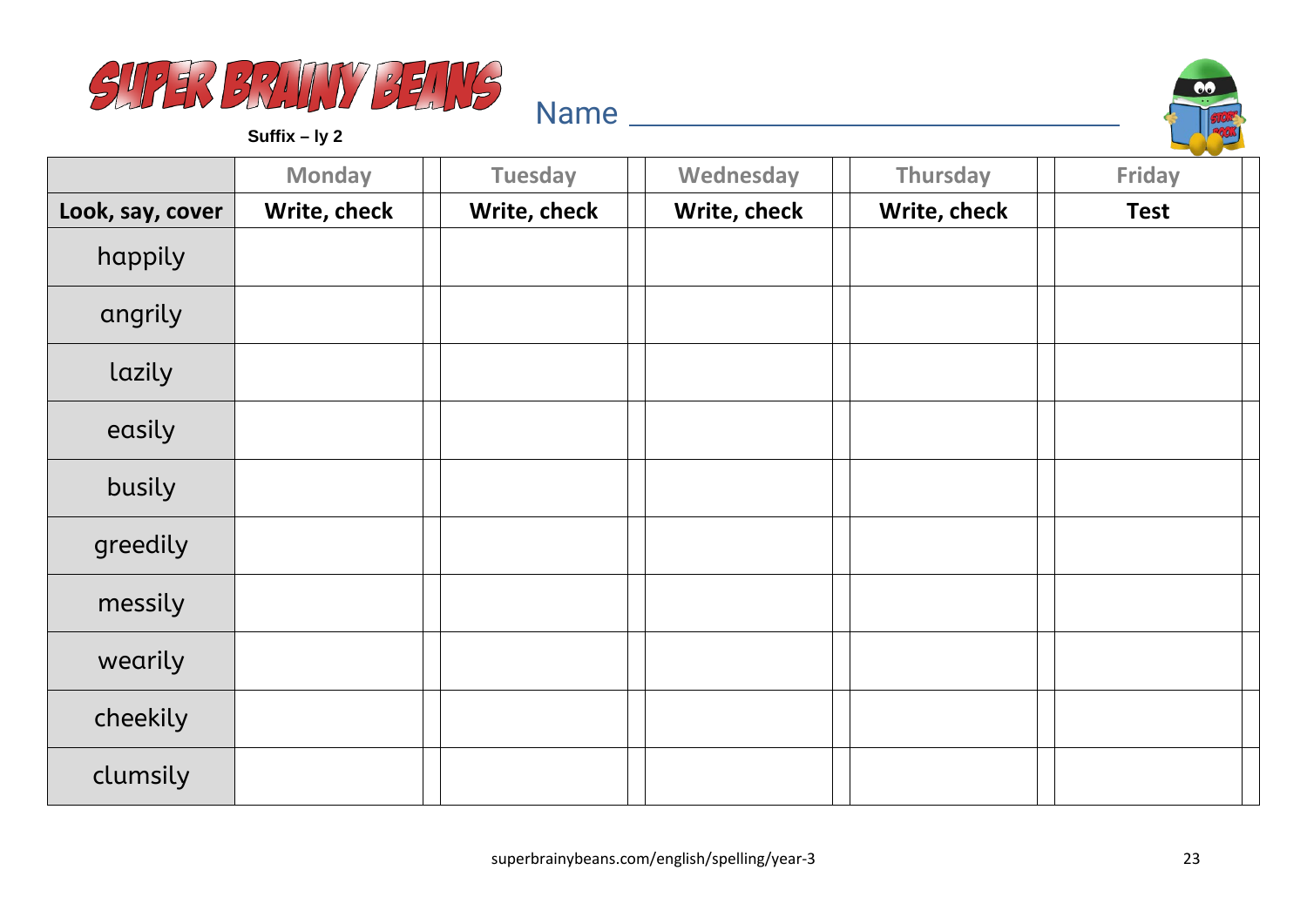

66

**Suffix – ly 3**

|                  | <b>Monday</b> | <b>Tuesday</b> | Wednesday    | Thursday     | --<br>Friday |
|------------------|---------------|----------------|--------------|--------------|--------------|
| Look, say, cover | Write, check  | Write, check   | Write, check | Write, check | <b>Test</b>  |
| gently           |               |                |              |              |              |
| simply           |               |                |              |              |              |
| humbly           |               |                |              |              |              |
| nobly            |               |                |              |              |              |
| horribly         |               |                |              |              |              |
| terribly         |               |                |              |              |              |
| possibly         |               |                |              |              |              |
| incredibly       |               |                |              |              |              |
| comfortably      |               |                |              |              |              |
| probably         |               |                |              |              |              |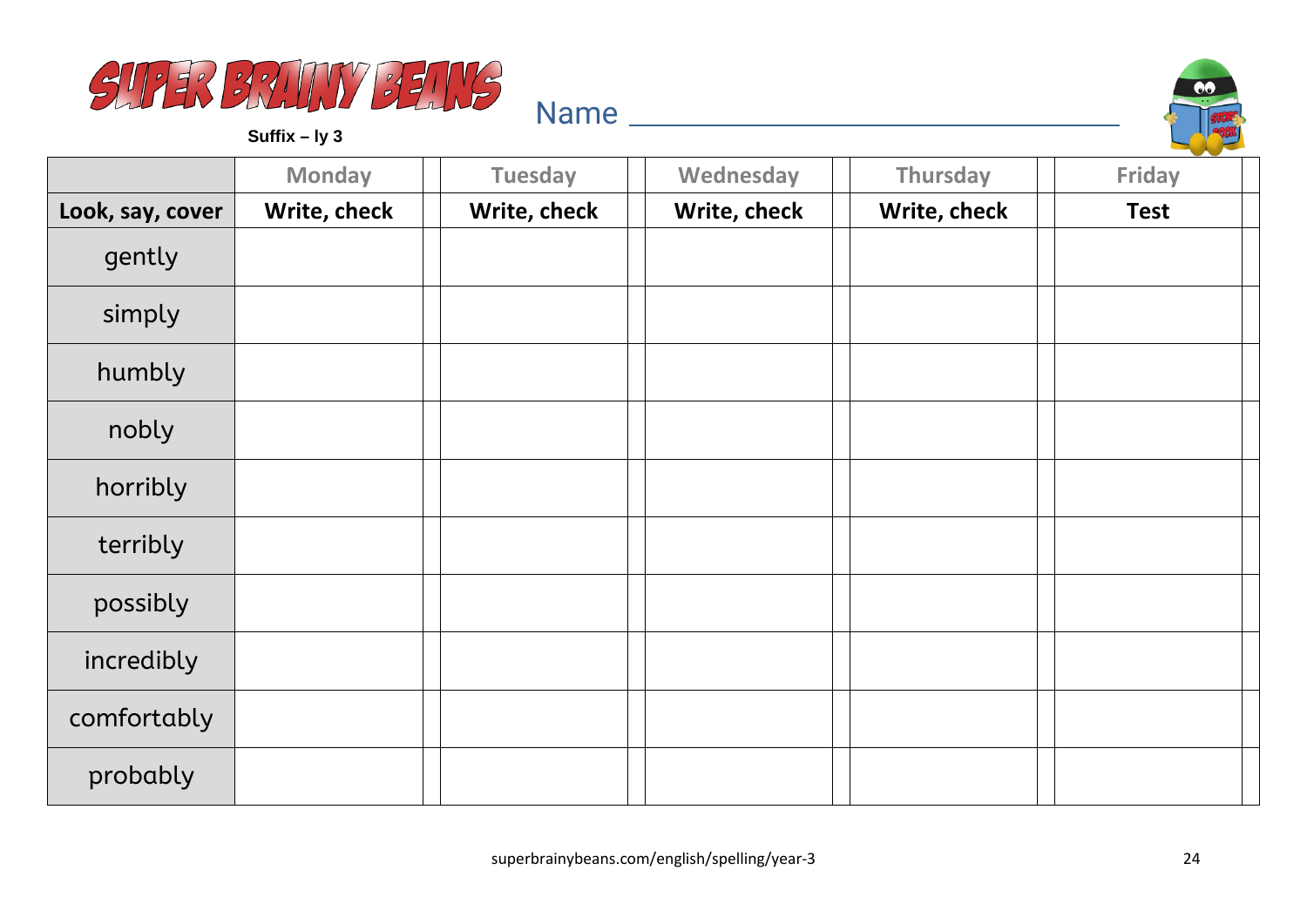



**Suffix – ly 4**

|                  | <b>Monday</b> | <b>Tuesday</b> | Wednesday    | Thursday     | <b>Friday</b> |
|------------------|---------------|----------------|--------------|--------------|---------------|
| Look, say, cover | Write, check  | Write, check   | Write, check | Write, check | <b>Test</b>   |
| basically        |               |                |              |              |               |
| frantically      |               |                |              |              |               |
| dramatically     |               |                |              |              |               |
| magically        |               |                |              |              |               |
| tragically       |               |                |              |              |               |
| comically        |               |                |              |              |               |
| actually         |               |                |              |              |               |
| accidentally     |               |                |              |              |               |
| occasionally     |               |                |              |              |               |
| eventually       |               |                |              |              |               |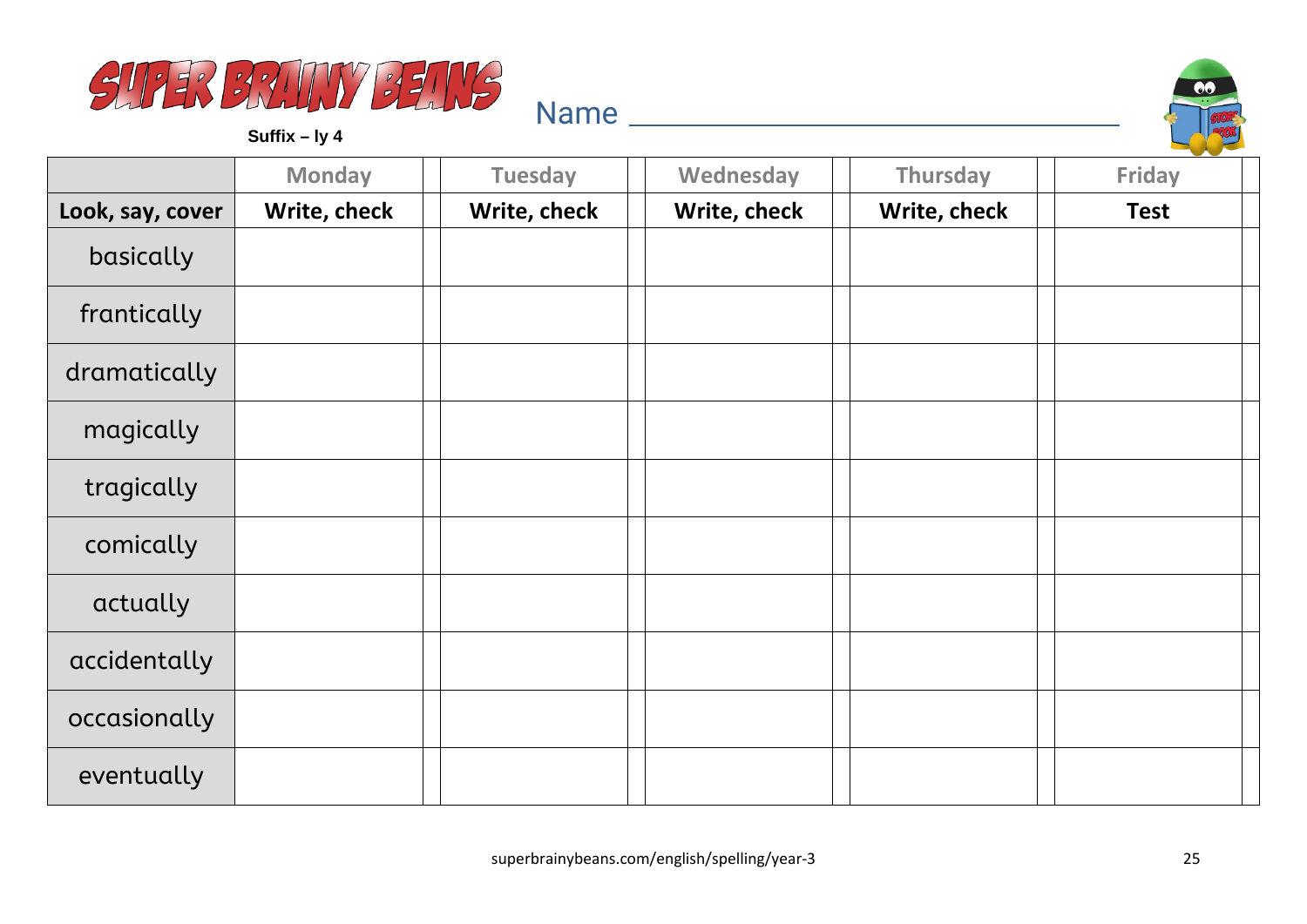

**Suffix – ly 5**



|                  | <b>Monday</b> | <b>Tuesday</b> | Wednesday    | Thursday     | <b>Contract Contract Contract Contract Contract</b><br><b>Friday</b> |
|------------------|---------------|----------------|--------------|--------------|----------------------------------------------------------------------|
| Look, say, cover | Write, check  | Write, check   | Write, check | Write, check | <b>Test</b>                                                          |
| truly            |               |                |              |              |                                                                      |
| duly             |               |                |              |              |                                                                      |
| wholly           |               |                |              |              |                                                                      |
| fully            |               |                |              |              |                                                                      |
| daily            |               |                |              |              |                                                                      |
| publicly         |               |                |              |              |                                                                      |
| dryly            |               |                |              |              |                                                                      |
| slyly            |               |                |              |              |                                                                      |
| shyly            |               |                |              |              |                                                                      |
| coyly            |               |                |              |              |                                                                      |

Name and the second state of the second state of the second state  $\sim$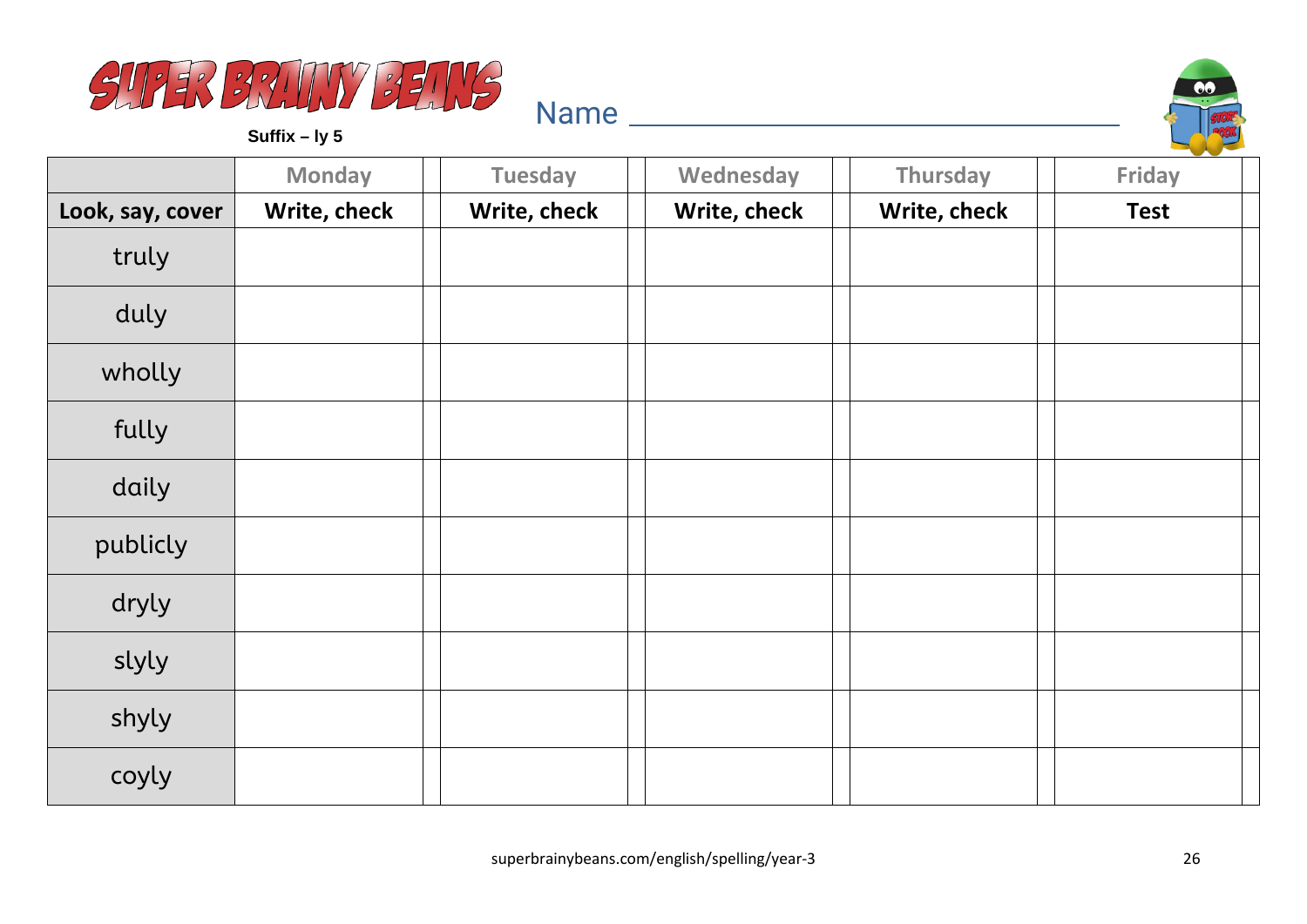



**Words with ch 1**

|                  | <b>Monday</b> | <b>Tuesday</b> | Wednesday    | Thursday     | <b>Friday</b> |
|------------------|---------------|----------------|--------------|--------------|---------------|
| Look, say, cover | Write, check  | Write, check   | Write, check | Write, check | <b>Test</b>   |
| scheme           |               |                |              |              |               |
| chorus           |               |                |              |              |               |
| echo             |               |                |              |              |               |
| character        |               |                |              |              |               |
| ache             |               |                |              |              |               |
| chaos            |               |                |              |              |               |
| stomach          |               |                |              |              |               |
| chemistry        |               |                |              |              |               |
| orchestra        |               |                |              |              |               |
| technology       |               |                |              |              |               |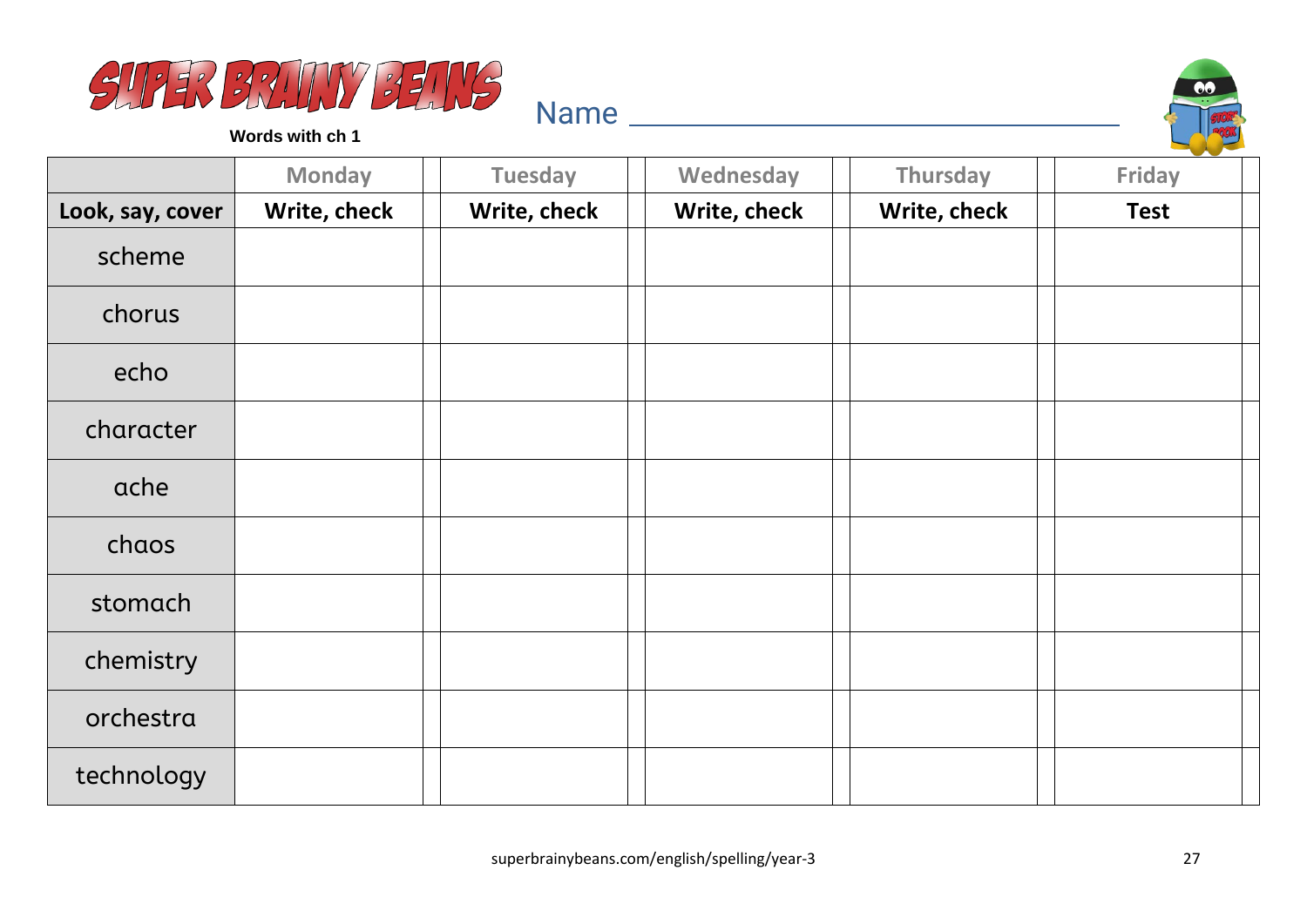



**Words with ch 2**

|                  | <b>Monday</b> | <b>Tuesday</b> | Wednesday    | Thursday     | <b>Friday</b> |
|------------------|---------------|----------------|--------------|--------------|---------------|
| Look, say, cover | Write, check  | Write, check   | Write, check | Write, check | <b>Test</b>   |
| chef             |               |                |              |              |               |
| chalet           |               |                |              |              |               |
| machine          |               |                |              |              |               |
| brochure         |               |                |              |              |               |
| crochet          |               |                |              |              |               |
| ricochet         |               |                |              |              |               |
| parachute        |               |                |              |              |               |
| moustache        |               |                |              |              |               |
| champagne        |               |                |              |              |               |
| chute            |               |                |              |              |               |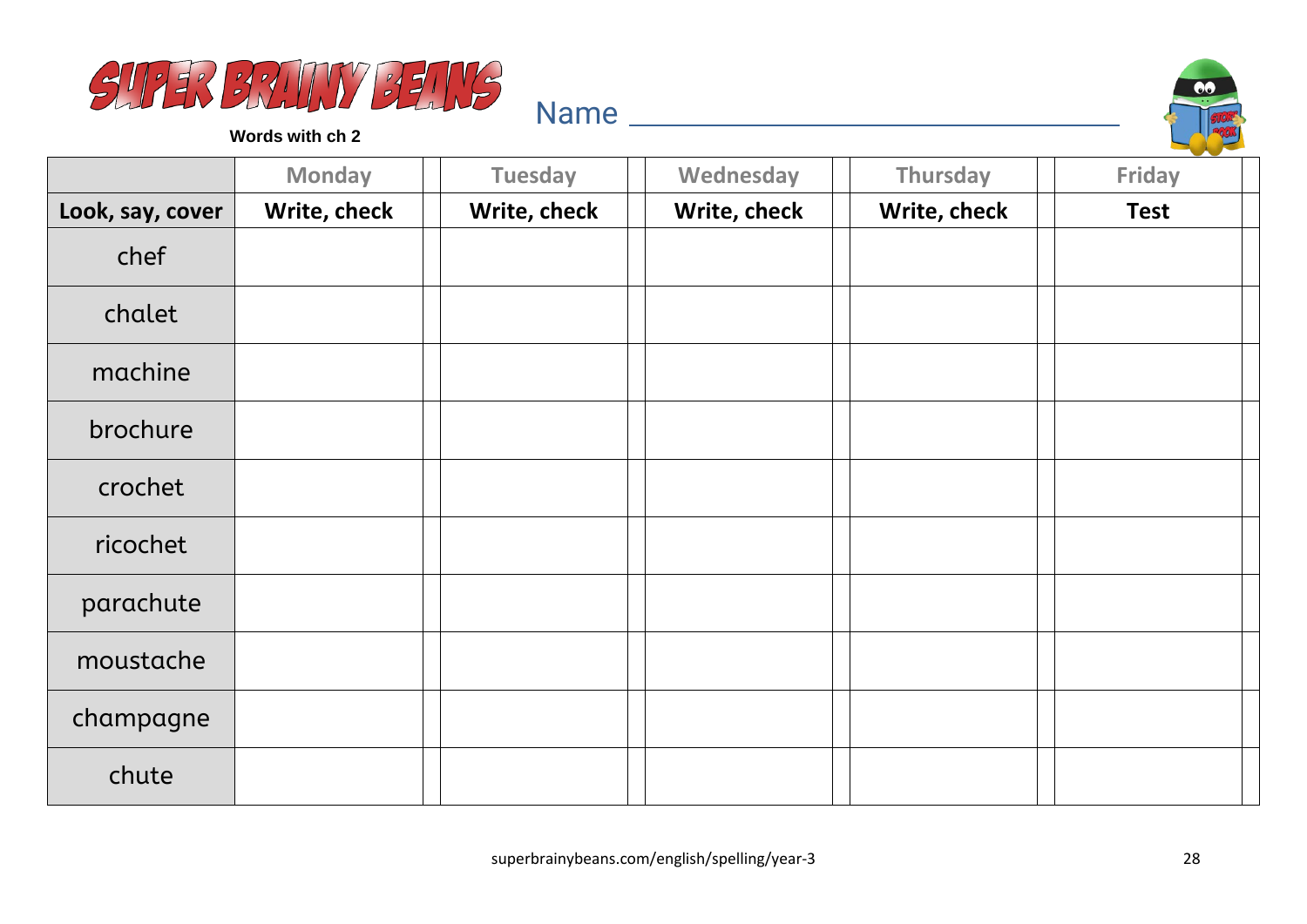



**Words with y**

|                  | <b>Monday</b> | <b>Tuesday</b> | Wednesday    | Thursday     | <b>Friday</b> |
|------------------|---------------|----------------|--------------|--------------|---------------|
| Look, say, cover | Write, check  | Write, check   | Write, check | Write, check | <b>Test</b>   |
| myth             |               |                |              |              |               |
| gym              |               |                |              |              |               |
| Egypt            |               |                |              |              |               |
| pyramid          |               |                |              |              |               |
| mystery          |               |                |              |              |               |
| hymn             |               |                |              |              |               |
| system           |               |                |              |              |               |
| symbol           |               |                |              |              |               |
| lyric            |               |                |              |              |               |
| typical          |               |                |              |              |               |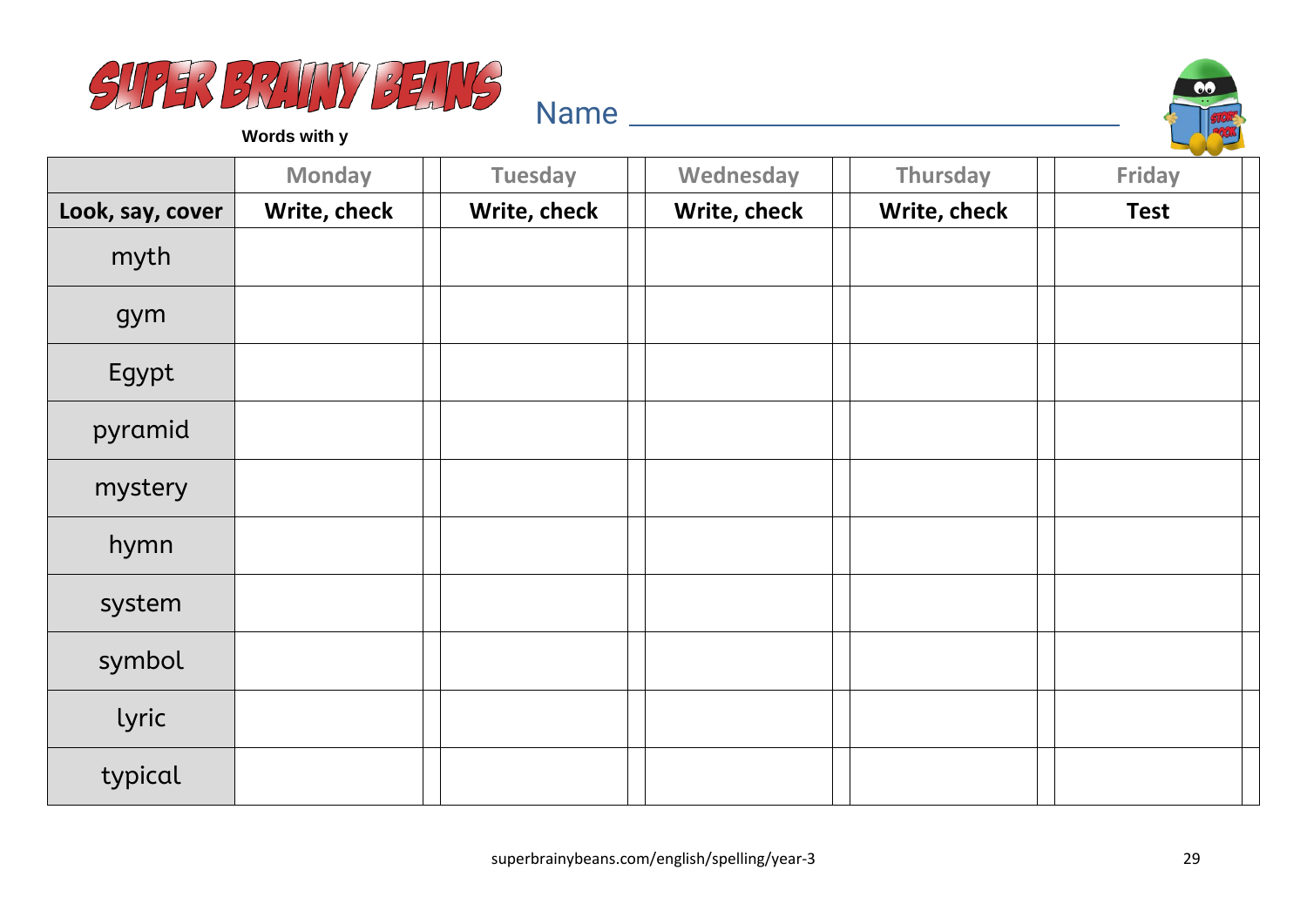



**Words with silent letters 1**

|                  | <b>Monday</b> | <b>Tuesday</b> | Wednesday    | <b>Thursday</b> | Friday      |
|------------------|---------------|----------------|--------------|-----------------|-------------|
| Look, say, cover | Write, check  | Write, check   | Write, check | Write, check    | <b>Test</b> |
| island           |               |                |              |                 |             |
| answer           |               |                |              |                 |             |
| write            |               |                |              |                 |             |
| wrapper          |               |                |              |                 |             |
| knife            |               |                |              |                 |             |
| knock            |               |                |              |                 |             |
| thumb            |               |                |              |                 |             |
| doubt            |               |                |              |                 |             |
| half             |               |                |              |                 |             |
| calm             |               |                |              |                 |             |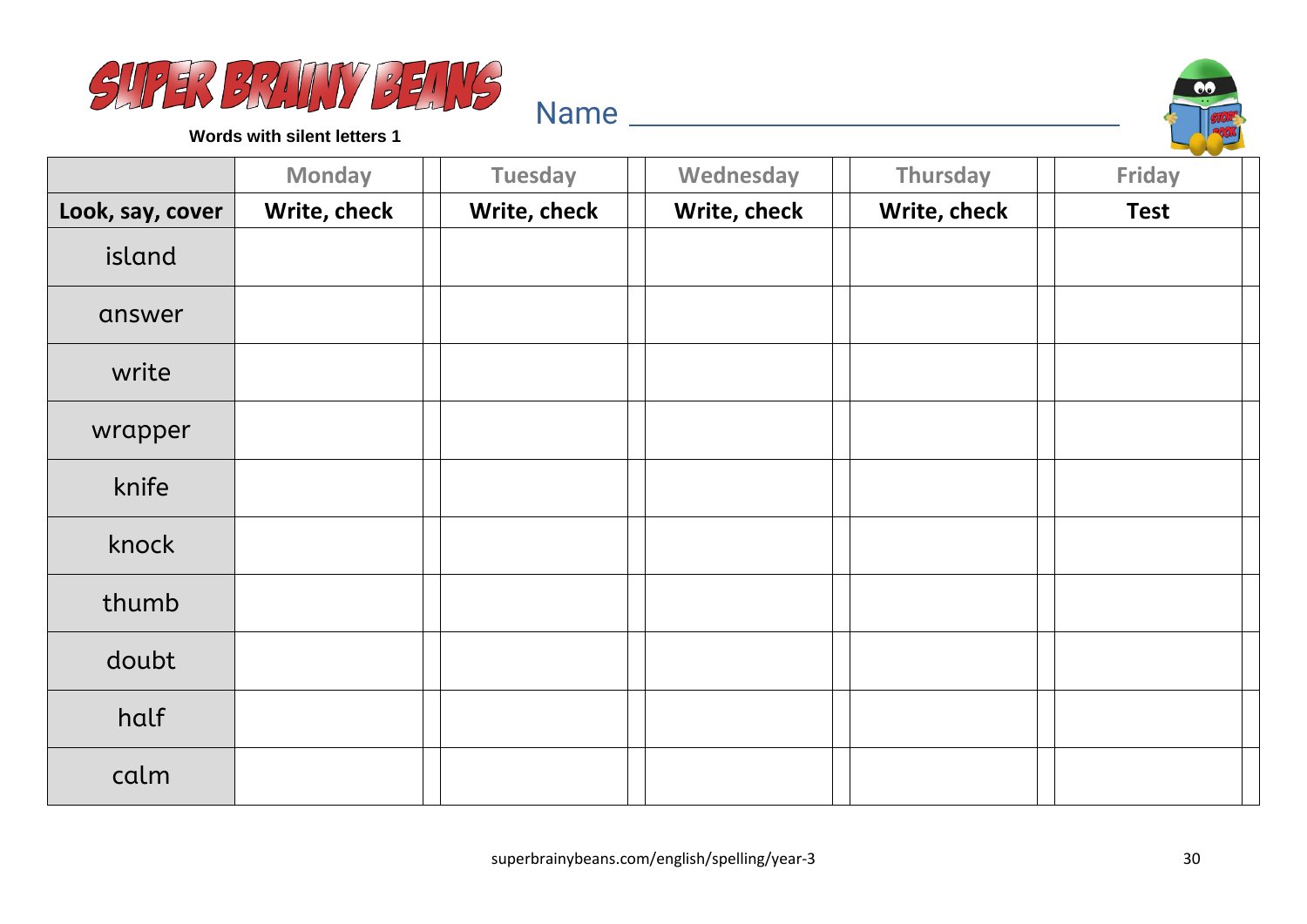



**Words with silent letters 2**

|                  | <b>Monday</b> | <b>Tuesday</b> | Wednesday    | <b>Thursday</b> | Friday      |
|------------------|---------------|----------------|--------------|-----------------|-------------|
| Look, say, cover | Write, check  | Write, check   | Write, check | Write, check    | <b>Test</b> |
| build            |               |                |              |                 |             |
| guide            |               |                |              |                 |             |
| guard            |               |                |              |                 |             |
| wheat            |               |                |              |                 |             |
| whale            |               |                |              |                 |             |
| honest           |               |                |              |                 |             |
| whirl            |               |                |              |                 |             |
| gnome            |               |                |              |                 |             |
| gnaw             |               |                |              |                 |             |
| surprise         |               |                |              |                 |             |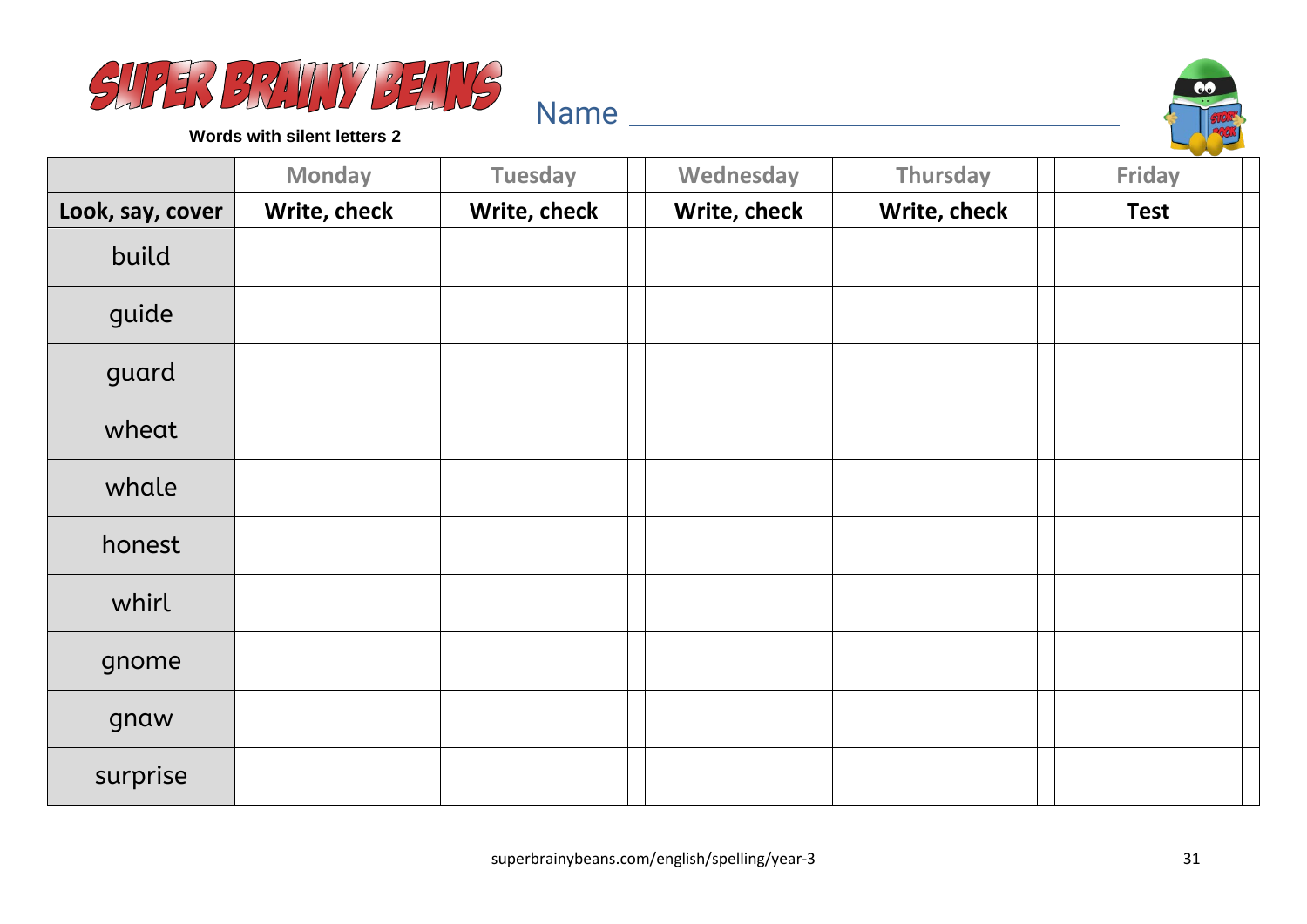



|                  | <b>Monday</b> | <b>Tuesday</b> | Wednesday    | Thursday     | Friday      |
|------------------|---------------|----------------|--------------|--------------|-------------|
| Look, say, cover | Write, check  | Write, check   | Write, check | Write, check | <b>Test</b> |
| instruct         |               |                |              |              |             |
| structure        |               |                |              |              |             |
| construction     |               |                |              |              |             |
| instruction      |               |                |              |              |             |
| instructor       |               |                |              |              |             |
| unit             |               |                |              |              |             |
| union            |               |                |              |              |             |
| united           |               |                |              |              |             |
| universe         |               |                |              |              |             |
| university       |               |                |              |              |             |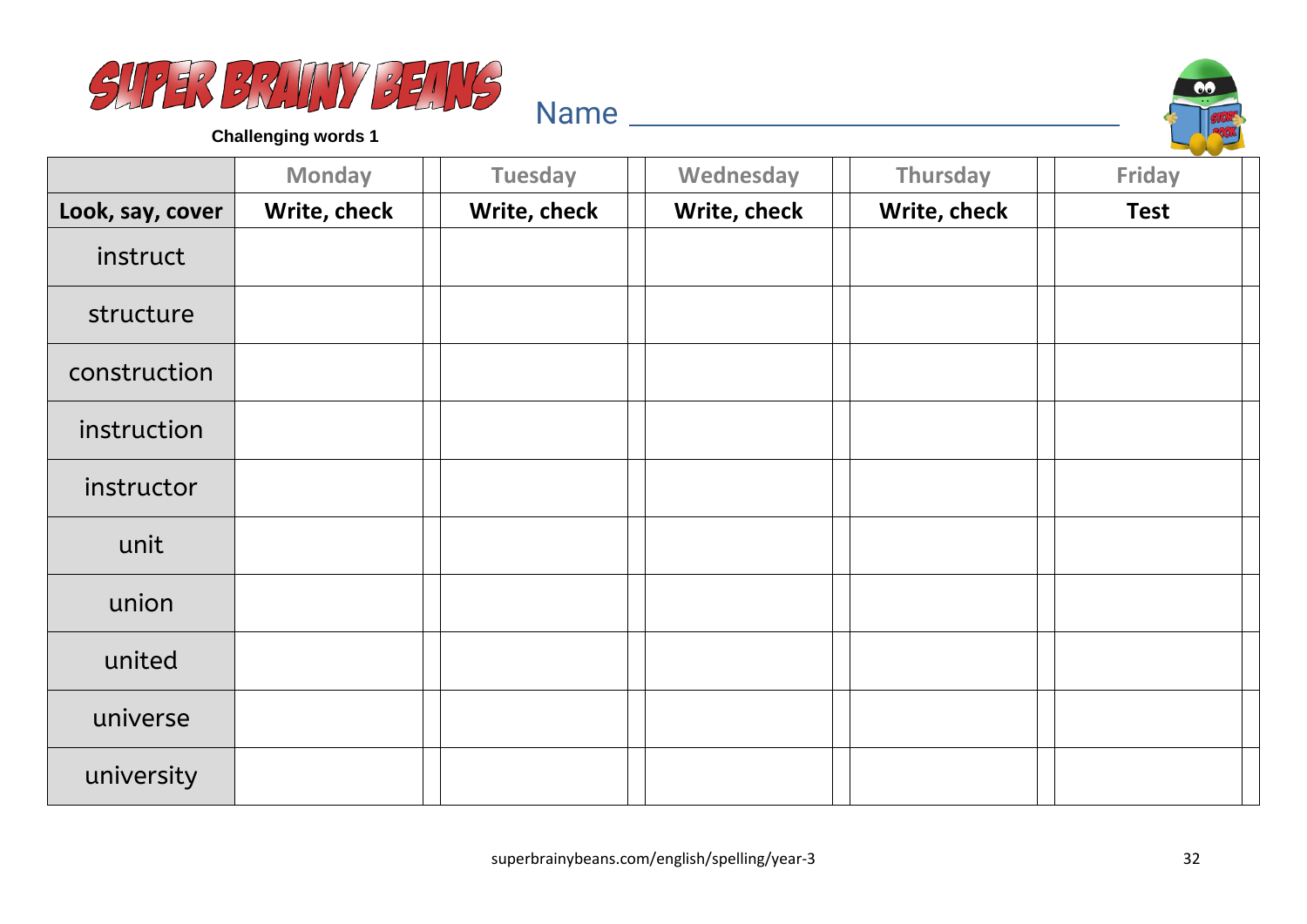



|                  | <b>Monday</b> | <b>Tuesday</b> | Wednesday    | Thursday     | Friday      |
|------------------|---------------|----------------|--------------|--------------|-------------|
| Look, say, cover | Write, check  | Write, check   | Write, check | Write, check | <b>Test</b> |
| scope            |               |                |              |              |             |
| telescope        |               |                |              |              |             |
| microscope       |               |                |              |              |             |
| horoscope        |               |                |              |              |             |
| periscope        |               |                |              |              |             |
| inspect          |               |                |              |              |             |
| spectator        |               |                |              |              |             |
| respect          |               |                |              |              |             |
| perspective      |               |                |              |              |             |
| spectacles       |               |                |              |              |             |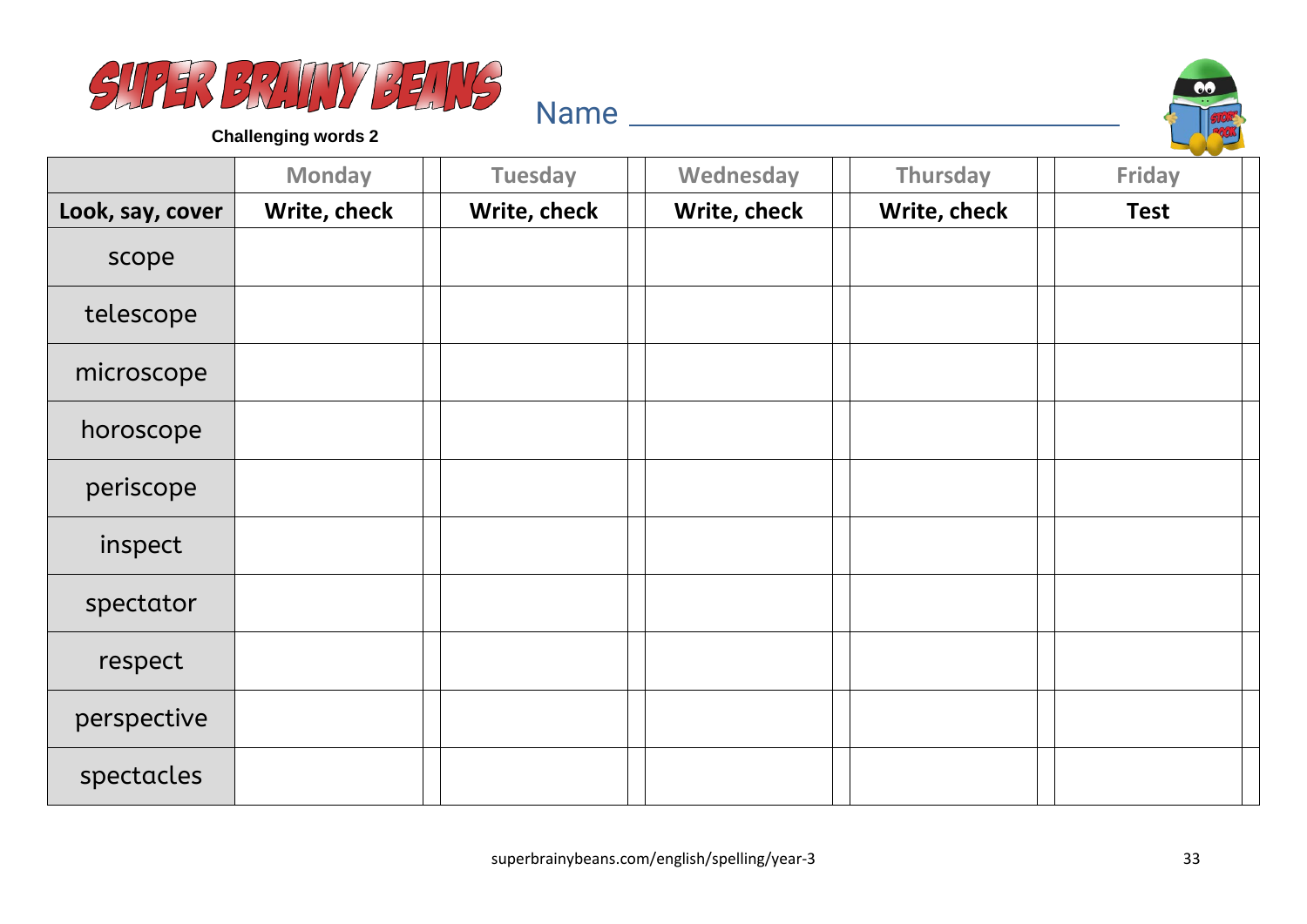



|                  | <b>Monday</b> | <b>Tuesday</b> | Wednesday    | <b>Thursday</b> | Friday      |
|------------------|---------------|----------------|--------------|-----------------|-------------|
| Look, say, cover | Write, check  | Write, check   | Write, check | Write, check    | <b>Test</b> |
| press            |               |                |              |                 |             |
| suppress         |               |                |              |                 |             |
| express          |               |                |              |                 |             |
| compress         |               |                |              |                 |             |
| impress          |               |                |              |                 |             |
| prevent          |               |                |              |                 |             |
| invent           |               |                |              |                 |             |
| venture          |               |                |              |                 |             |
| adventure        |               |                |              |                 |             |
| eventful         |               |                |              |                 |             |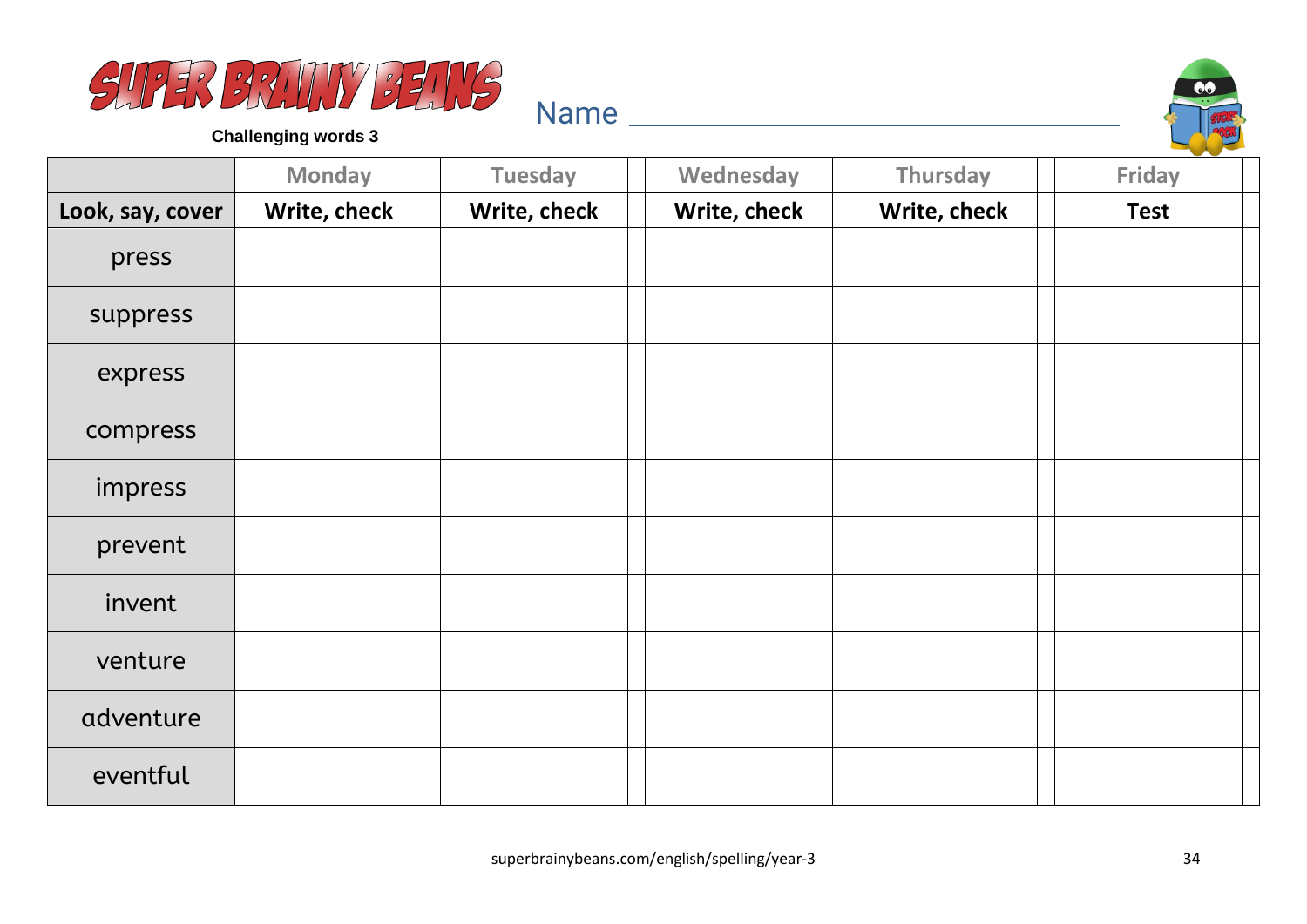



|                  | <b>Monday</b> | <b>Tuesday</b> | Wednesday    | Thursday     | Friday      |
|------------------|---------------|----------------|--------------|--------------|-------------|
| Look, say, cover | Write, check  | Write, check   | Write, check | Write, check | <b>Test</b> |
| believe          |               |                |              |              |             |
| appear           |               |                |              |              |             |
| often            |               |                |              |              |             |
| group            |               |                |              |              |             |
| breath           |               |                |              |              |             |
| continue         |               |                |              |              |             |
| arrive           |               |                |              |              |             |
| women            |               |                |              |              |             |
| describe         |               |                |              |              |             |
| height           |               |                |              |              |             |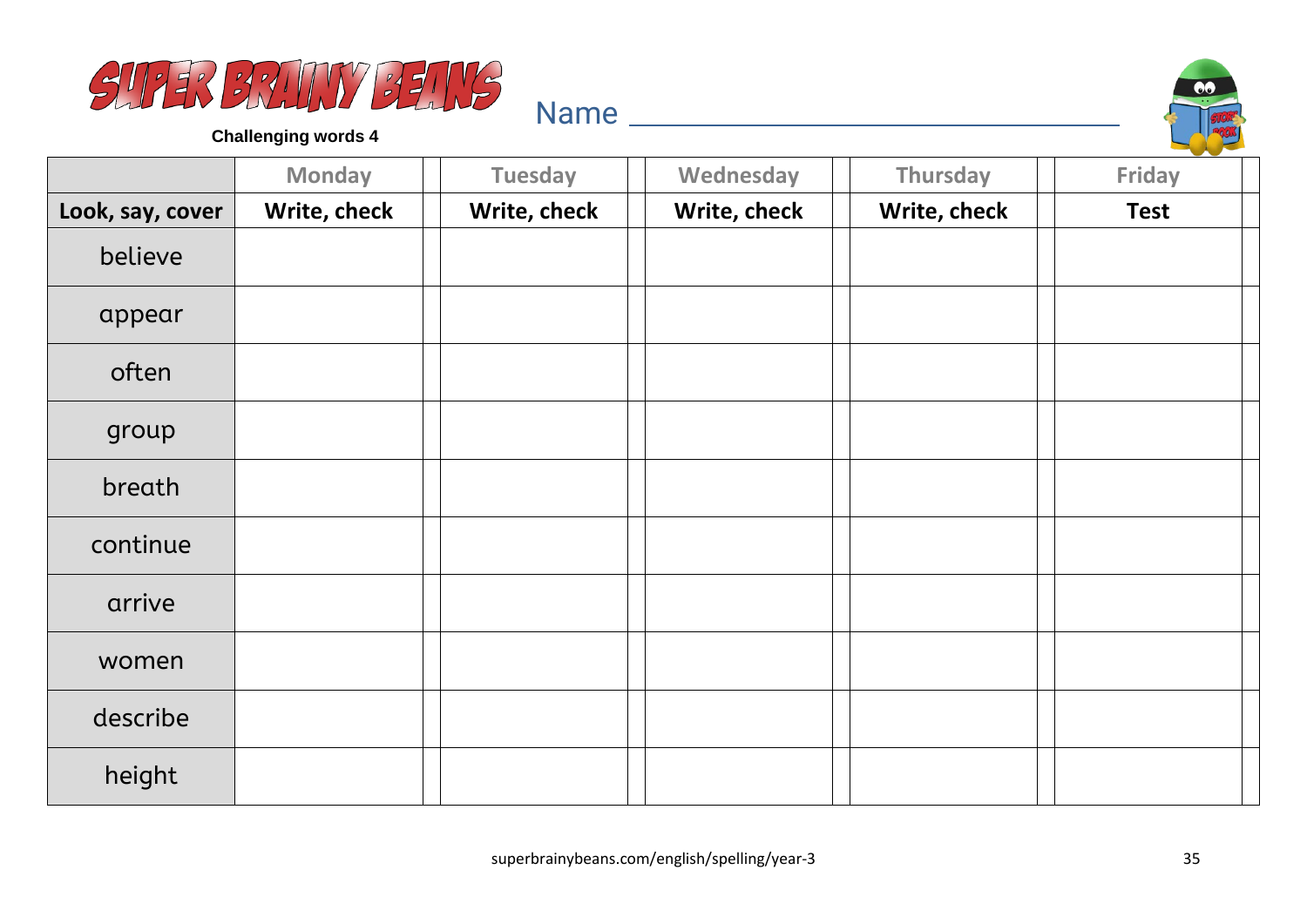



|                  | <b>Monday</b> | <b>Tuesday</b> | Wednesday    | Thursday     | Friday      |
|------------------|---------------|----------------|--------------|--------------|-------------|
| Look, say, cover | Write, check  | Write, check   | Write, check | Write, check | <b>Test</b> |
| address          |               |                |              |              |             |
| busy             |               |                |              |              |             |
| business         |               |                |              |              |             |
| heart            |               |                |              |              |             |
| fruit            |               |                |              |              |             |
| breathe          |               |                |              |              |             |
| strange          |               |                |              |              |             |
| complete         |               |                |              |              |             |
| extreme          |               |                |              |              |             |
| forwards         |               |                |              |              |             |